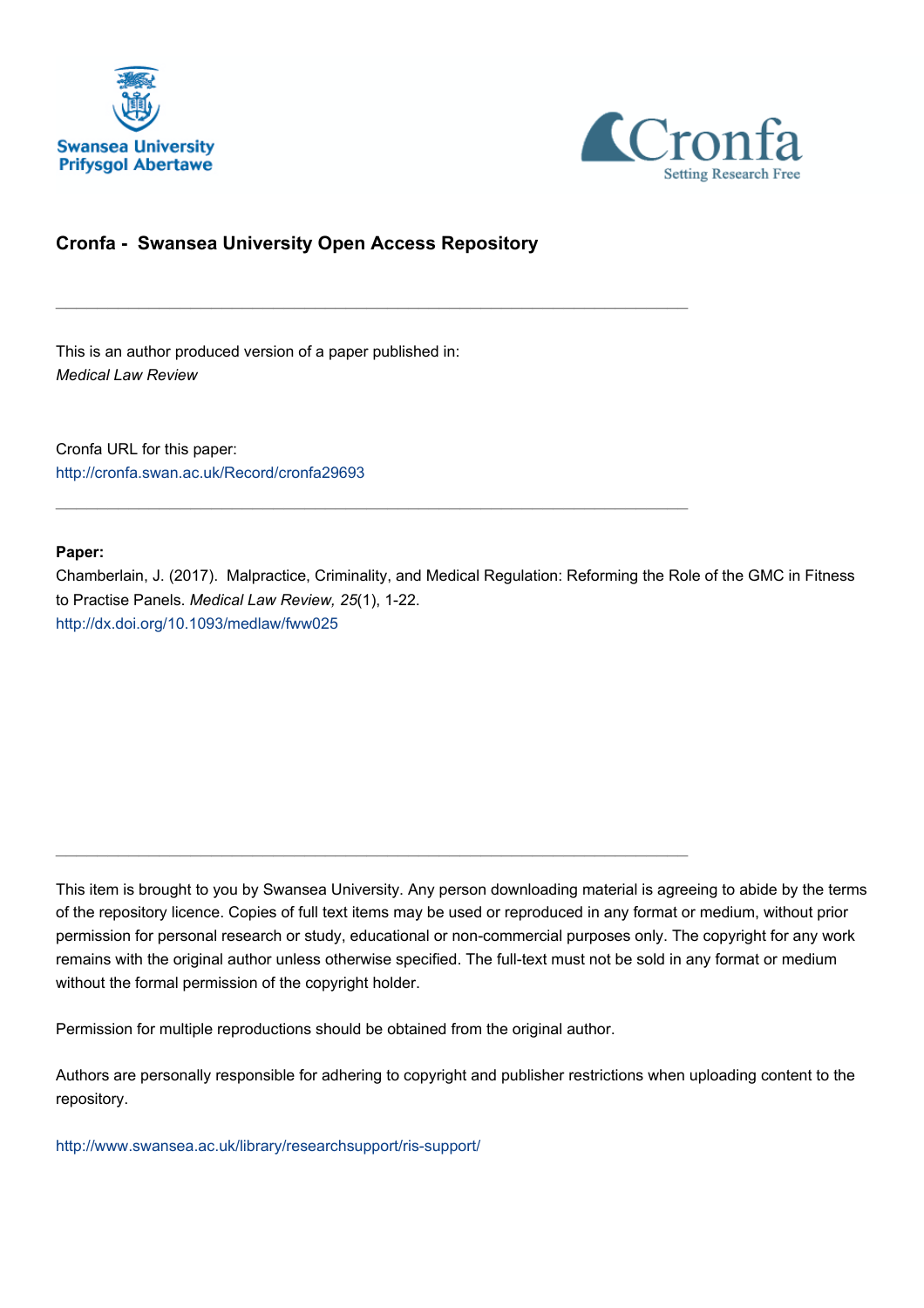# **Malpractice, Criminality and Medical Regulation: Reforming the Role of the GMC in Fitness to Practise Panels**

A recent Law Commission Review emphasised that medical fitness to practice panels (also called medical practitioners tribunals) are an important legal mechanism for ensuring that public trust in medical regulation is maintained when a complaint is made against a doctor. This paper examines trends over time in panel outcomes to identify their effectiveness in ensuring public protection. Although a rise in complaints, and a change from the criminal to civil standard of proof, has not led to more doctors being struck off the medical register, increasingly action is being taken to provide advice, issue warnings and agree rehabilitative forms of action with doctors. It is argued that these trends are congruent with the broader adoption of a risk-based approach to professional regulation. Legal reforms to maintain public trust must ensure that the shift towards risk-averse forms of professional accountability do not sacrifice public safety and due process for the sake of political pragmatic exigency.

Key words: Complaints, fitness to practise, General Medical Council, medical regulation, medical practitioners tribunal, Medical Practitioner Tribunal Service.

# **I. INTRODUCTION**

\_\_\_\_\_\_\_\_\_\_\_\_\_\_\_\_\_\_\_\_\_\_\_\_\_\_\_\_\_\_\_\_\_\_\_\_\_\_\_\_\_\_\_\_\_\_\_\_\_\_\_\_\_\_\_\_\_\_\_\_\_\_\_\_\_\_\_\_\_\_\_\_\_\_\_\_\_\_\_\_\_

The question of how best to legislate to protect the public in the United Kingdom (UK) from the ethically dubious, incompetent and criminal actions of doctors has long been of fundamental significance and interest to lawyers and beyond. <sup>1</sup> However, over the last two decades in particular there has been heightened political, legal and public attention paid to the field of doctors' fitness to practise as a result of a series of medical regulatory failings in prominent medical malpractice cases, such as the respective Bristol and Alder Hey cases, as well as medical acts of criminality, including multiple homicide in the case of the general practitioner Harold Shipman. 2 In the UK, a doctor must be registered on the register of approved practitioners if they wish to practise medicine in the National Health Service (NHS). In 2015 they were 273 854 individuals registered on this database. <sup>3</sup> The register is overseen by the General Medical Council (GMC) under the aegis of the Medical Act 1983. The GMC, therefore, represents the principal formal legal mechanism for medical regulation within the UK and is the statutory body responsible for responding to complaints about the fitness to practise of doctors. <sup>4</sup> Only the GMC has the authority to remove doctors from the register by instigating disciplinary proceedings<sup>5</sup> via what, since the end of December 2015, have been called Medical

<sup>-</sup><sup>1</sup> See C. A. Erin and S. Ost, *The Criminal Justice System and Health Care* (Oxford: Oxford University Press, 2007); H, Biggs, *Healthcare Research Ethics and Law: Regulation, Review and Responsibility*  (London: Routledge-Cavendish, 2009); M Brazier and D. Griffiths,' Doctors in the Dock' (2011) *Manchester Memoirs*, 148: 22 - 23; D. Griffiths and A. Sanders, *Bioethics, Medicine and the Criminal Law II*: *Medicine, Crime and Society*. (Cambridge: Cambridge University Press, 2013); M. Brazier and S. Ost, *Bioethics, Medicine and Criminal Law III*: *Medicine and Bioethics in the Theatre of the Criminal Process* (Cambridge: Cambridge University Press, 2013)

<sup>2</sup> K. Soothill and D. Wilson, 'Theorising the puzzle that is Harold Shipman' (2005) *Journal of Forensic Psychiatry and Psychology* 16: 685 - 698.

<sup>3</sup> General Medical Council, *List of Registered Medical Practitioners - Statistics.* Available at: *http://www.gmc-uk.org/doctors/register/search\_stats.asp* (Accessed 25th January 2016).

<sup>&</sup>lt;sup>4</sup> H. Quirk, 'Sentencing White Coat Crime: The Need for Guidance in Medical Manslaughter Cases' (2013) *Criminal Law Review* 11: 871 - 888.

 $\frac{5}{5}$  The GMC is one of a number of bodies which deal with complaints against medical practitioners. NHS Hospital Trusts, Primary Care Trusts; alongside the National Clinical Assessment Service, the Healthcare Commission and the Parliamentary and Health Service Ombudsman, are all important points of contact for dealing with medical malpractice and patient complaints. But the GMC remains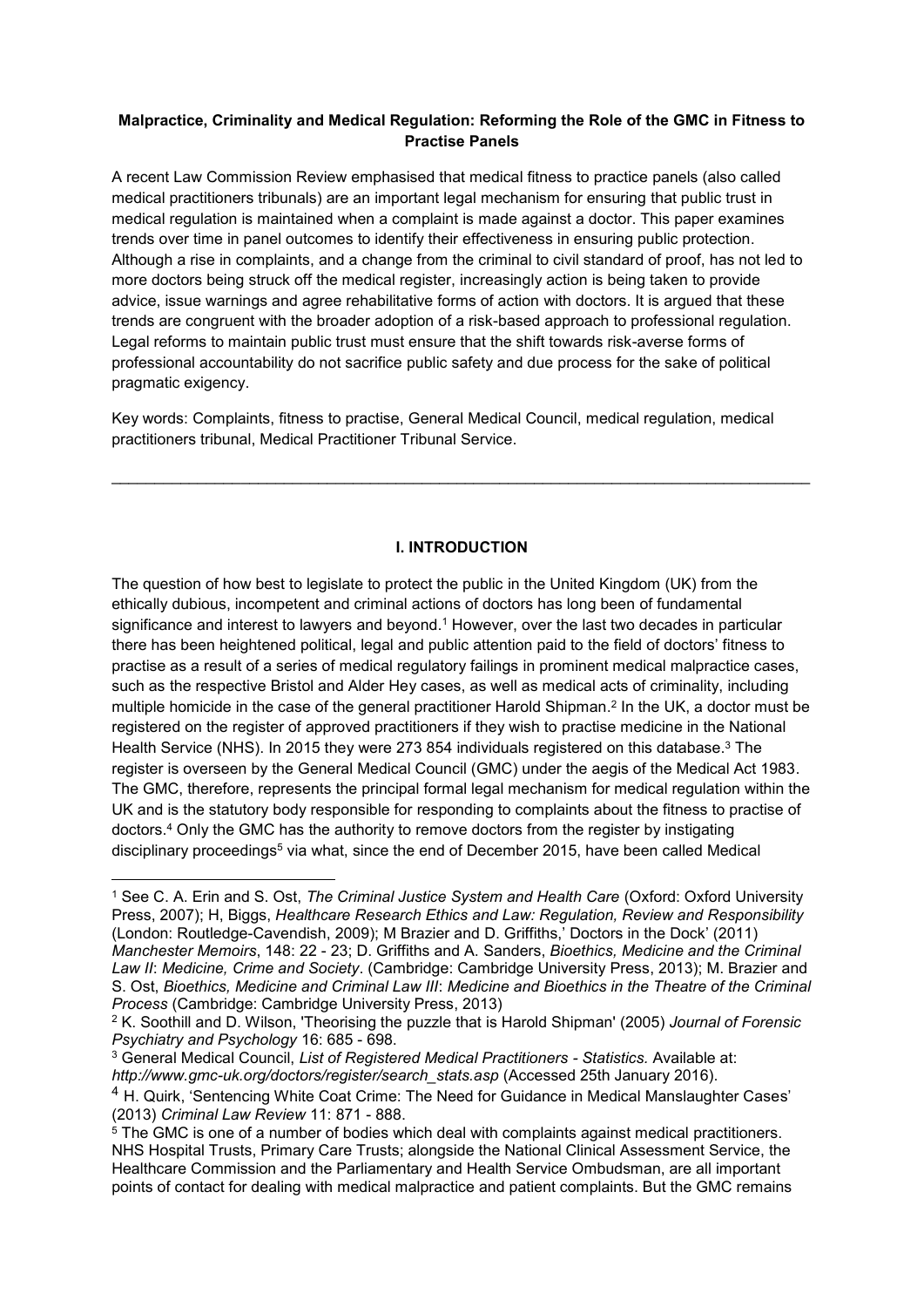Practitioners Tribunals (MPT).<sup>6</sup> As a result, growing public and political concern with the regulation of doctors in light of a series of high-profile medical malpractice and negligence cases has focussed on the need to reform the organisational structure and operational culture of the GMC. 7 In particular, attention has been paid to addressing the contention that the medical regulatory system in the UK has frequently served to mask medical mistakes rather than first and foremost protect the public interest. $^8$ 

This paper is concerned with key changes made to the MPT process as part of this reforming agenda. Inquiries of high profile scandals at Bristol Royal Infirmary, Mid-Staffordshire NHS Trust and Morecombe Bay NHS Foundation Trust very publicly brought to the foreground questions about the willingness of a practitioner to report a colleague's underperformance. They also reinforced to medical elites and NHS leaders the importance of, in principle, supporting reforms to medical regulatory and complaint processes. <sup>9</sup> The Royal Colleges and British Medical Association collectively acknowledged that although (as they see it) some form of professionally-led regulatory process is necessary given the specialist nature of medical expertise, a more open and accountable system needs to be inculcated within the GMC and its day to day operation. <sup>10</sup> Against this background, the paper critically examines the operation of the GMC complaints procedure and provides an analysis of statistical trends over time in the outcomes of MPTs to ascertain the impact of changes made, if any.

Under the Health and Social Care Act 2008, the standard of evidence required to secure an impaired fitness to practise verdict and remove a practitioner from the medical register was reduced from a criminal to a civil standard of proof. This reform was justified on the grounds that, historically, the GMC had often been unable to remove a doctor from the medical register to protect the public, even when doubt existed over their clinical performance, because the standard of proof required was unduly high. <sup>11</sup> A key concern here is that legal reforms have been introduced to the MPT process for reasons which might fail to fully account for the esoteric and situational nature of medical discretion when decisions are made, and as a result they may unintentionally serve, in particular types of cases, to undermine the principles of swift, proportionate and effective legal response(s) to ensure public protection. <sup>12</sup> This is because, as the paper will discuss, bound up with the reforming regulatory agenda is the advocacy of a risk-based approach to professional regulation which possesses a tendency to seek to minimise clinical risk and cost through the transformation of medical work into a series of routine 'step-by-step' rules and procedures against which individual clinician performance can be measured and judged.<sup>13</sup> Although a focus on minimising medical risk in this manner is understandable, the paper discusses how MPT outcome data supports the contention that risk-based regulation could be problematic as a model for governing professional forms of expertise. <sup>14</sup> This

the only body able to remove a doctor from the medical register and as a result stop them from practising medicine in the UK.

 $^6\,$  Previously MPTs were referred to as Fitness to Practise Panels, which remains part of the regulatory socio-legal nomenclature.

<sup>7</sup> General Medical Council, *Raising and Acting on Concerns about Patient* Safety (London: GMC, 2013).

<sup>8</sup> J. M. Chamberlain, *The Sociology of Medical Regulation: An Introduction* (Springer: New York and Amsterdam, 2012); P. Gooderham, 'No-one Fully Responsible: A 'Collusion of Anonymity' Protecting Health-care Bodies from Manslaughter Charges?' (2011) *Clinical Ethics* 6: 68 – 77.

<sup>9</sup> J.M. Chamberlain, *Medical Regulation, Fitness to Practise and Medical Revalidation: A Critical Introduction* (Bristol: Policy Press & Chicago: University of Chicago Press, 2015)

<sup>10</sup> General Medical Council, *Our Response to the Report of the Mid-Staffordshire NHS Foundation Trust Public Inquiry* (London: GMC, 2013).

<sup>11</sup> P. Case, 'Putting Public Confidence First: Doctors, Precautionary Suspension and the General Medical Council' (2011) *Medical Law Review* 19: 339 - 371

<sup>12</sup> M. Brazier and E. Cave, *Medicine, Patients and the Law* (Lexis-Nexis and Penguin, 2007).

<sup>13</sup> M. Power, *Organised Uncertainty: Designing a World of Risk Management* (Oxford: Oxford University Press, 2007).

 $14$  The shift toward risk-based forms of regulation over the last decade has been noted as an emergent key feature of the governmental reform agenda within both law and medicine (for example,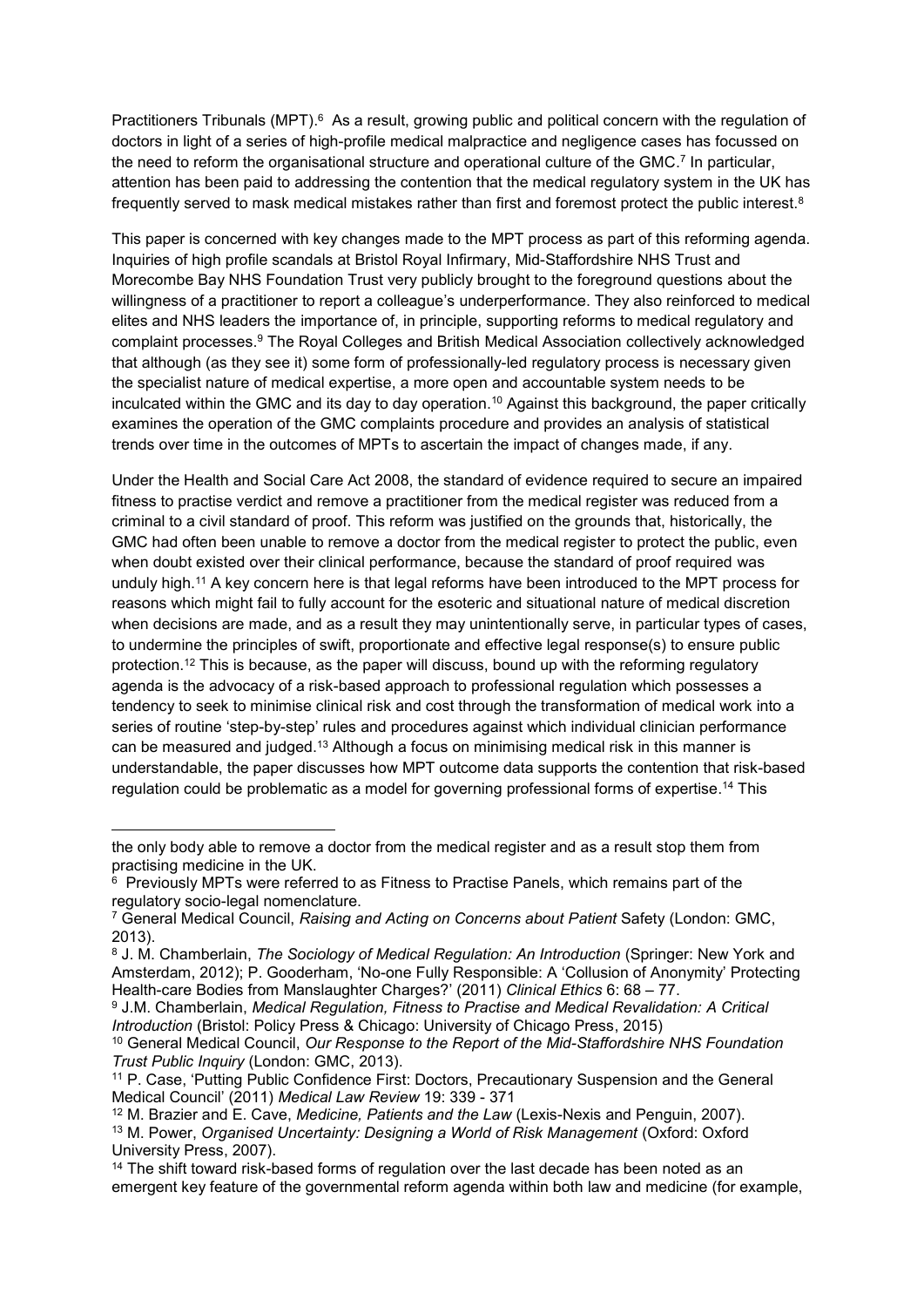proposition is particularly prescient, it is argued, in light of the highly politicised nature of the legal regulation of doctors, and given that the patient complaint system (out of necessity) provides a reactive, service user-led mechanism of professional accountability in which notions of due process, fairness and redress must be carefully balanced. $^{15}$  Furthermore, the paper embeds its critical analysis of the MPT process in the context of the Law Commission's comprehensive review of health care professionals conducted in 2014/15.<sup>16</sup> This noted that MPTs are a vitally important legal mechanism for ensuring public trust in medical regulation when complaints are made about a doctor. As a result, Parliament acted to strengthen the investigatory and adjudication process by legislating to ensure that MPTs are independent autonomous structures *within* the GMC. The paper concludes by questioning if indeed this is the most appropriate approach to ensuring public protection.

The next section of the paper details the background to this discussion by outlining how the MPT process operates and provides outcome data between 2006 and 2014, with data from previous years being discussed where possible.<sup>17</sup> Although the data outlined illustrates the operation of the GMC, it should not however be taken as representative of its total activity for each calendar year. This is because in 2013 an enquiry took on average 97 weeks to move from the initial complaint to MPT outcome stage; hence an enquiry received in 2009 may well not reach resolution until 2011. This said, having year on year comparative data does allow for descriptive statistical trends to emerge.

# **II. COMPLAINTS AND THE HEARING OF FITNESS TO PRACTISE CASES**

The GMC is responsible for removing doctors from the medical register. It is not part of the GMC's role to encourage complaints against doctors. Nor does it respond to complaints against NHS systems (although it may respond to complaints against individuals that illustrate system failings) and

<sup>&</sup>lt;u>.</u> see R. Baldwin, 'The New Punitive Regulation' (2004) *Modern Law Review* 67: 351-383; J.C. Donoghue, 'Reforming the Role of Magistrates: Implications for Summary Justice in England and Wales' (2014) *Modern Law Review* 77: 928 – 963), as well as the public sector more generally (for example, see C. Hood and P. Miller *Risk and Public Services: Report by the ESRC Centre for Analysis of Risk and Regulation* (London: The London School of Economics, 2010). <sup>15</sup> P. de Prez, 'Self-Regulation and Paragons of Virtue: The Case of Fitness to Practise' (2002) *Modern Law Review* 10: 28 - 56.

<sup>16</sup> *Regulation of Health Care Professionals, Regulation of Social Care Professionals in England* Law Commission Consultation Paper No 202 (London: England, 2014); *Regulation of Health Care Professionals, Regulation of Social Care Professionals in Northern Ireland Law Commission* Consultation Paper No 12 (Belfast: Northern Ireland, 2014); *Regulation of Health Care Professionals, Regulation of Social Care Professionals in Scotland* Scottish Law Commission Discussion Paper No 153 (Edinburgh: Scotland, 2014).

<sup>&</sup>lt;sup>17</sup> Contact was made with the GMC to discuss the availability of data, under the Freedom of Information Act (2000). It was stated that the GMC have only held fully computerised record systems since 2006 and that the resources which would need to be allocated to review stored paper files to obtain data prior to this date would exceed the appropriate limit of costs incurred under the Act. The GMC noted it was possible to obtain data on complaints for 1995, 1998 and between 1999 and 2014, as well as the hearing of fitness to practise cases for the years 2006 to 2014, from the following published reports: General Medical Council *Annual Statistics* (London: GMC 2000); General Medical Council *Annual Statistics* (London: GMC, 2001); General Medical Council *Annual Statistics* (London: GMC, 2002); General Medical Council *Annual Statistics* (London: GMC, 2003); General Medical Council *Annual Statistics* (London: GMC, 2004); General Medical Council *Annual Statistics* (London: GMC, 2005); General Medical Council *Fitness to Practise Annual Statistics* (London: GMC, 2006); General Medical Council *Fitness to Practise Annual Statistics* (London: GMC, 2007); General Medical Council *Fitness to Practise Annual Statistics* (London: GMC, 2008); General Medical Council *Fitness to Practise Annual Statistics* (London: GMC, 2009); General Medical Council *Fitness to Practise: Annual Statistics* (London: GMC, 2010); General Medical Council *Fitness to Practise: Annual Statistics* (London: GMC, 2011); General Medical Council *Fitness to Practise: Annual Statistics* (London: GMC, 2012). General Medical Council *Fitness to Practise: Annual Statistics* (London: GMC, 2013). General Medical Council *Fitness to Practise Annual Statistics Report 2014* (London: GMC, 2014).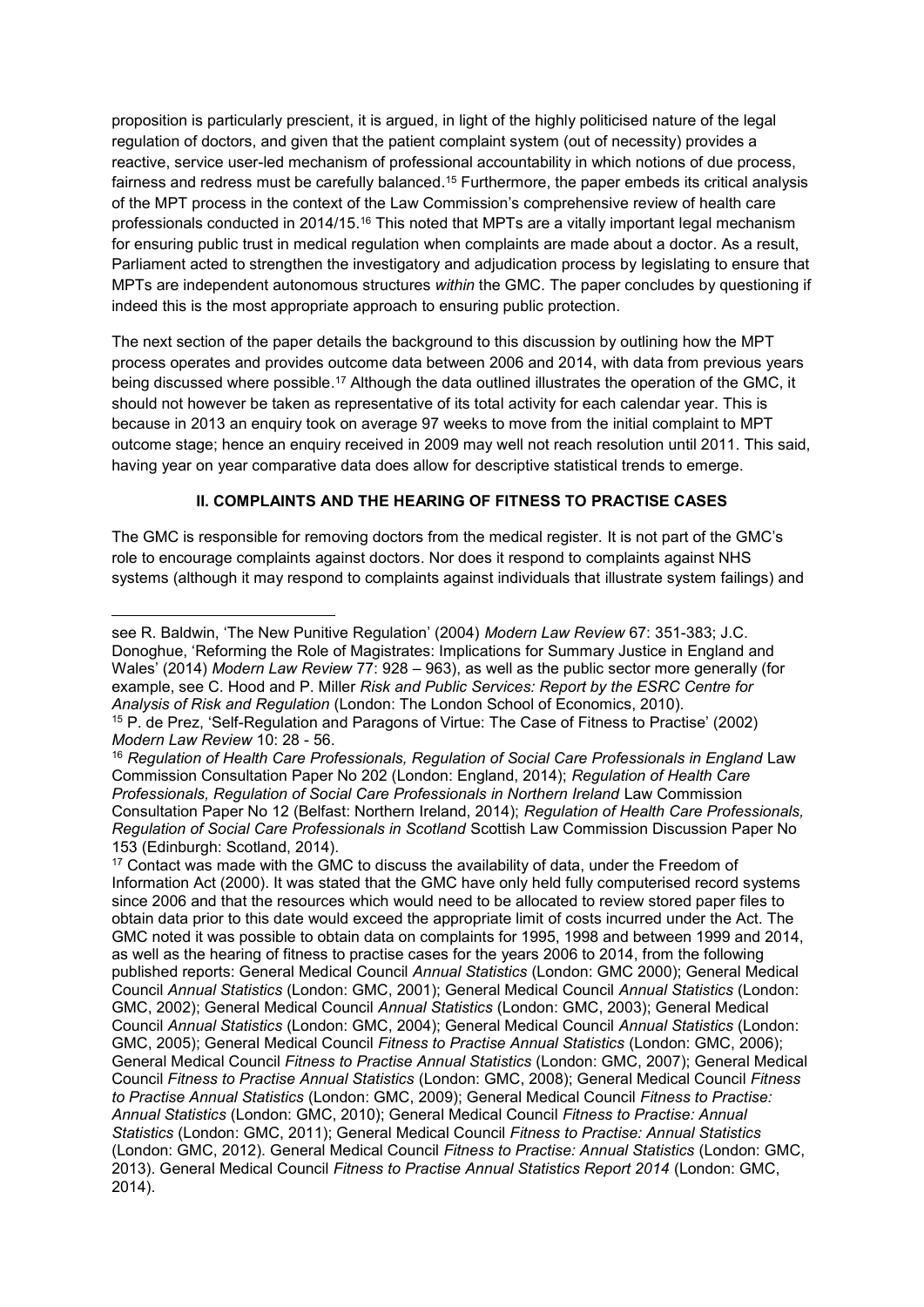neither does it arrange for complainants to receive an apology, an explanation of what happened, or provide help and support for compensation claims. <sup>18</sup> The GMC only responds to complaints that call into question a doctor's fitness to practise. <sup>19</sup> Under Section 35C(2) of the Medical Act 1983, alongside the guidance to good practice provided in its document *Good Medical Practice*, <sup>20</sup> the GMC focusses upon complaints that highlight instances where a doctor: has made serious or repeated mistakes in carrying out medical procedures or in diagnosis (for example, by prescribing drugs in a dangerous way); has not examined a patient properly or responded appropriately to their medical need; has committed fraud, dishonesty or serious breaches of a patient confidentiality; has received a criminal conviction; or has developed a physical and/or mental health issue.

All complaints made to the GMC are referred to initially as 'enquiries'. In the 2015 Parliamentary Accountability Hearing, the GMC Chief Executive, Niall Dickson, reported that the GMC publishes within its statistical return all enquiries it receives, although it only investigates complaints which fall within its remit.<sup>21</sup> As a result, the year-on-year enquiries outlined in Table One are regarded as the officially recorded total number received by the GMC, regardless of source. <sup>22</sup> Fitness to practise procedures are divided into two key stages: investigation and adjudication. <sup>23</sup> The purpose of the investigation stage is to make an assessment as to whether there is a need to refer an enquiry to the Medical Practitioners Tribunal Service (MPTS) for adjudication, via a MPT. During the investigative stage, a 'triage' process takes place, which involves making an initial decision as to whether or not to proceed with an enquiry. Some enquiries are clearly outside of the GMC's remit. <sup>24</sup> For example, an enquiry may not be concerned with an individual medical practitioner. If necessary, the GMC will refer the matter to the doctor's employer so that local procedures can be used if necessary to respond to it. The GMC has a target of eight weeks for completion of local procedures cases. If the initial information points towards the existence of a criminal conviction, then the matter will be immediately referred to a MPT for adjudication. Before discussing adjudication cases, the paper will first highlight key statistical trends found in the initial complaint data.

### **A. Number of enquiries made to the GMC over time**

The total number of enquiries received by the GMC between 1999 and 2014 are detailed in Table One**.** This Table also shows the number of enquiries received by the GMC in 1995 and in 1998. The figures for 1995 and 1998 were obtained from published GMC documents. <sup>25</sup> Aside from 2006, when

 $18$  n 9 above.

<sup>19</sup> General Medical Council, *Guidance on GMC's Fitness to Practise Rule* (London: GMC, 2004).

<sup>20</sup> General Medical Council, *Good Medical Practice* (London: GMC, 2013).

<sup>21</sup> Health Committee (2015) *Oral evidence: 2015 Accountability Hearing with the General Medical Council, HC 846 Tuesday 6 January 2015* London: House of Commons,14

<sup>&</sup>lt;sup>22</sup> The origin of enquiries is broken down by the GMC into four source categories. In the 2014-15 reporting period, 65% of all enquiries came from the public, 12% from other doctors, 6% from a practitioner's employer, and 17% from other sources (e.g. the police). These proportions changed little between 2010 and 2013, when the GMC first started to break down its reporting of the source of enquiries in this manner. The data outlined in this paper pertains to all enquiries and how they progress through the GMC complaint handling system regardless of source, as year-on-year comparative outcome data broken down by complaint source was not available for the entirety of the reporting period detailed in tables one to four. The GMC noted in 2014-15 annual report that the number of enquiries it receives from doctors and employers has risen slightly over the last decade and the introduction of the new NHS duty of candour might well lead to a significant increase in enquires from NHS staff and employers in the future. It is expected that this will be examined further in future annual reports. Source: GMC (2015) *The State of Medical Education and Practice in the UK* 2014-15 London: GMC.

<sup>23</sup> General Medical Council, *Fitness to Practise Procedures* (London: GMC, 2014).

<sup>&</sup>lt;sup>24</sup> Enquiries which are clearly outside of the GMCs remit and do not enter the investigative stage are referred to as 'stream two' enquiries and are discontinued with no further action. Table Two details the number of enquiries concluded at this stage.  $25$  n 17 above.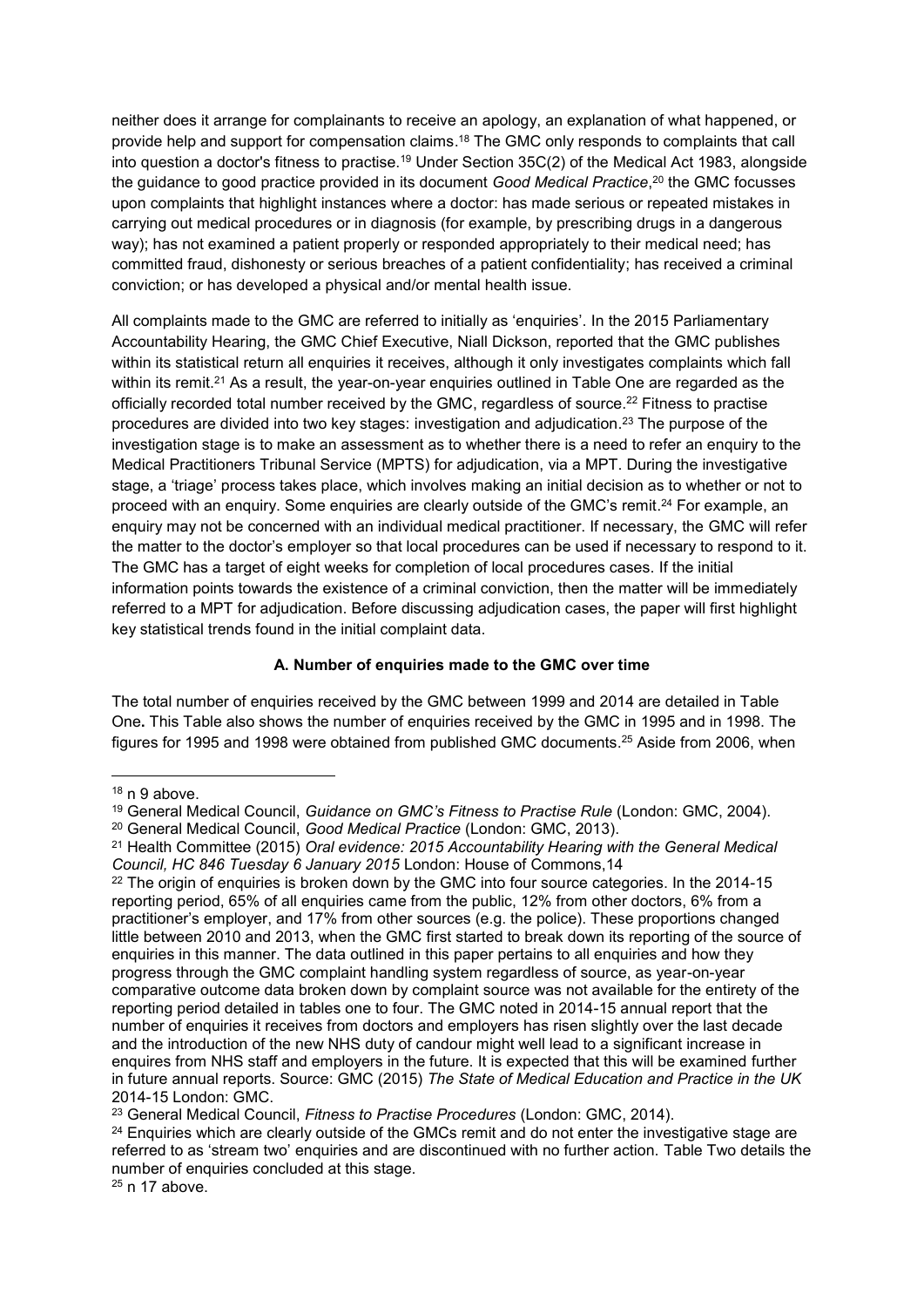the number of enquiries reduced sharply, the figures reveal that the number of enquiries received by the GMC has increased by 640 per cent over the last seventeen years, from 1503 in 1995 to 9624 in 2014. The total of 9624 enquiries represents four per cent of all medical practitioners on the GMC register in 2014 (267,177).<sup>26</sup> Although the GMC did change to a fully computerised record system in 2006, the dip in enquiries that year cannot be attributed to any major change in the organisation or role of the GMC, so it may well be simply a statistical aberration, which can routinely occur in the analysis of longitudinal data. Furthermore, its presence does little to alter the significance of the longitudinal trend for increased enquiries, albeit with the proviso that the number appears to have tailed off over the last two years. In the last two decades there has been an increase in the questioning of medical authority, with the result that individuals are more likely to complain about their doctor and/or the treatment that they have received.<sup>27</sup> A 2014 report by Civitas noted that the number of doctors on the medical register being complained about had risen from 0.9 in 1992 to 4 per cent in 2012, with an increased willingness on behalf of the public to complain about the treatment they received underpinning this trend. 28

#### [Insert Table 1 here]

#### **B. Investigatory stage outcomes**

Having examined the total number of enquiries made, it is now necessary to consider the figures relating to the progression of cases from the investigation and adjudication stages. In those instances where the triage process confirms that the enquiry requires further consideration, it will proceed to the investigative stage. At this point, the complaint is discussed with the doctor in question as well as their employer<sup>29</sup>, in order to ensure that a complete picture of their practice can be obtained. All cases are overseen by two case examiners, one of whom is a non-medical practitioner and one is a medical practitioner. Witness statements and supportive material will be collected and analysed, including copies of patient medical records or other formal documentary material (for example, employer reports). Where there is a concern with performance or health, appropriate tests will be completed at this stage and an Interim Orders Tribunal (IOT) may be held. This may decide to suspend or restrict a doctor's practice while the investigation continues. The investigation period concludes with either no further action being taken, the issuing of a warning, a practitioner agreeing to what are referred to as 'undertakings' (i.e. training in clinical or communication skills), or a case being referred to a MPT for adjudication. On average, enquiries take twenty-nine weeks to move from the initial complaint to investigation outcome stage. 30

It was impossible to identify comparative outcome figures for the handling of enquiries at the investigative and adjudication stages prior to 2006 from the data available, as the process by which the GMC handles enquiries changed at this time as a consequence of broader reforms introduced following the Shipman case.<sup>31</sup> Additionally, some information was unavailable as it was not present in the GMC reports used to obtain data. $^{32}$  Moreover, in view of the time taken for a case to reach completion, GMC outcomes generally tend to roll forward to the following reporting period. Nonetheless, the available data for 2006 to 2014, as displayed in Table Two, does reveal a key trend towards an increased investigative workload (from 12 per cent, n = 346 in 2006, to 25 per cent, n =

 $26$  n 3 above.

<sup>27</sup> J. Archer, *Understanding the Rise in Fitness to Practise Complaints from the Public (*Plymouth: Plymouth Medical School, 2014).

<sup>28</sup> H. Williams, C Lees and M Boyd, *The GMC: Fit to Practise?* (London: Institute for the Study of Civil Society, 2014)

 $29$  Doctors can be self-employed, for example if they have entered private practice. In these circumstances, the GMC will contact a practitioner's practice partners.

<sup>30</sup> Professional Standards Authority, *Performance Review Report 2013-14* (London: Professional Standards Authority, 2014).

 $31$  n  $30$  above.

<sup>32</sup> See n 17 above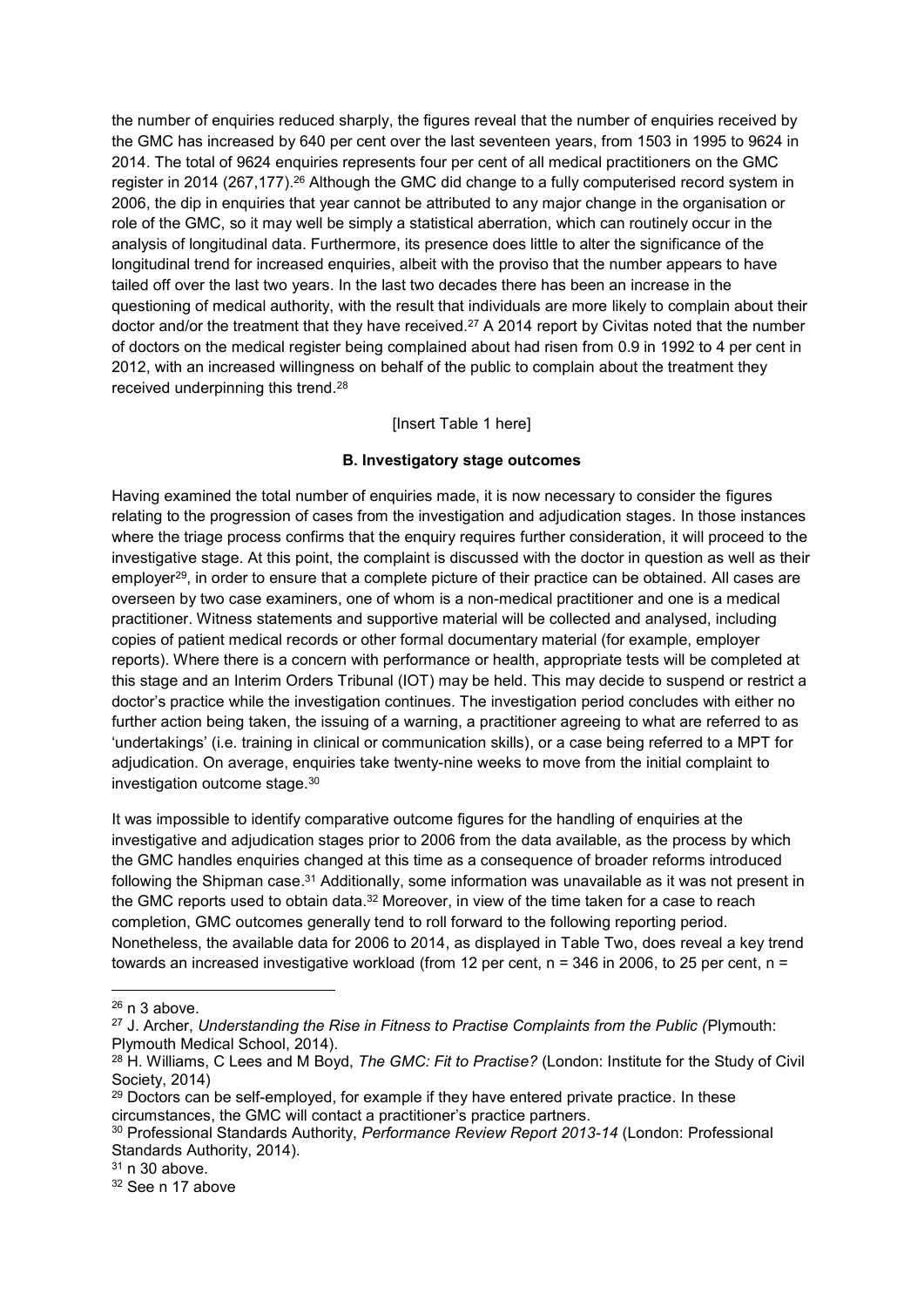2444 in 2014) and the greater use of pre-emptive action in the case management of enquiries. Although the majority of enquiry cases are concluded before the investigatory stage by the GMC (as they are deemed to have not met the aforementioned criteria under which it operates), just as more complaints are being made than previously, more doctors are being subject to formal and informal sanction *before* being subject to a formal disciplinary hearing. Table Two suggests that the GMC is making relatively frequent use of warnings and rehabilitative undertakings, in addition to providing individual doctors (and their employers) with informal advice and guidance. It should be noted here, however, that in 2012 the GMC changed how it issued advice, as it was felt that such action should be devolved to a local NHS Trust level in the majority of cases, and this is reflected in a significant reduction in instances of its use in 2013. The validity of the conclusion that there has been a rise in investigatory action as well as pre-emptive disciplinary 'holding measures' as part of this process, is arguably further substantiated by Table Three. This displays the use of interim orders to suspend or restrict the practice of doctors *before* a formal tribunal hearing takes place. It is evident from this data that the process is seeking to either restrict a doctor's professional practice while they are under investigation, or to suspend them completely. The trend towards pre-emptive action will be returned to again in the next section of this paper, where the use of disciplinary measures will be explored further in relation to notions of due process and procedural fairness. However, attention will first be paid to detailing trends in MPT hearing outcomes.

[Insert Table 2 here]

[Insert Table 3 here]

#### **C. Fitness to practise tribunal outcomes**

The adjudication stage involves a formal hearing of a case by the MPTS via a MPT. Hearings consist of a mixture of medical and non-medical lay members. The format is adversarial, with the GMC's legal representative presenting evidence and argument in the public interest, and a practitioner's legal representative similarly presenting their own argument and evidence. <sup>33</sup> If necessary, MPT members will be advised by a specialist health and/or performance adviser. There are five main outcomes of a hearing: no further action; issuing a doctor with a formal warning; placing restrictions upon a doctor's professional practice (for example, imposing supervision or requiring the doctor to undertake further training); suspending a doctor from the medical register so that they may not practise for a given period of time; and erasing a doctor from the medical register. A doctor has twenty-eight days to appeal against a decision which they lodge at the High Court of Justice in England and Wales, the Court of Session in Scotland, or the High Court of Justice of Northern Ireland. The panel's decision will not take effect until either the appeal period expires or the appeal is determined. However, the panel can impose an immediate order of suspension or conditions on practice, if it believes that this is necessary to protect the public or is in the best interests of the doctor. It is the intention of the GMC that when they erase a doctor from the medical register, that this ought ordinarily to be for life. On average, enquiries generally take ninety-seven weeks to move from the initial complaint to an outcome. 34

Table Four details the outcomes of cases heard at the adjudication stage. For year on year comparative purposes, the data has been broken down into relative percentages for each action category based on the total number of cases heard per year. This shows that although there is (as

<sup>-</sup><sup>33</sup> For cost reasons, some doctors choose to represent themselves at hearings (14% in 2015 and 13% in 2014). In such circumstances, the MPTS advises practitioners to, if possible, obtain free legal assistance from the Medical Defence Union. The impact (if any) of self-representation on hearing outcomes during the 2006 – 2014 reporting period detailed in this paper is not known (Source: Medical Practitioner Tribunal Service, *Report of the Chair of the Medical Practitioner Tribunal Service*  (London, Medical Practitioner Tribunal Service, 2015)).  $34$  n 30 above.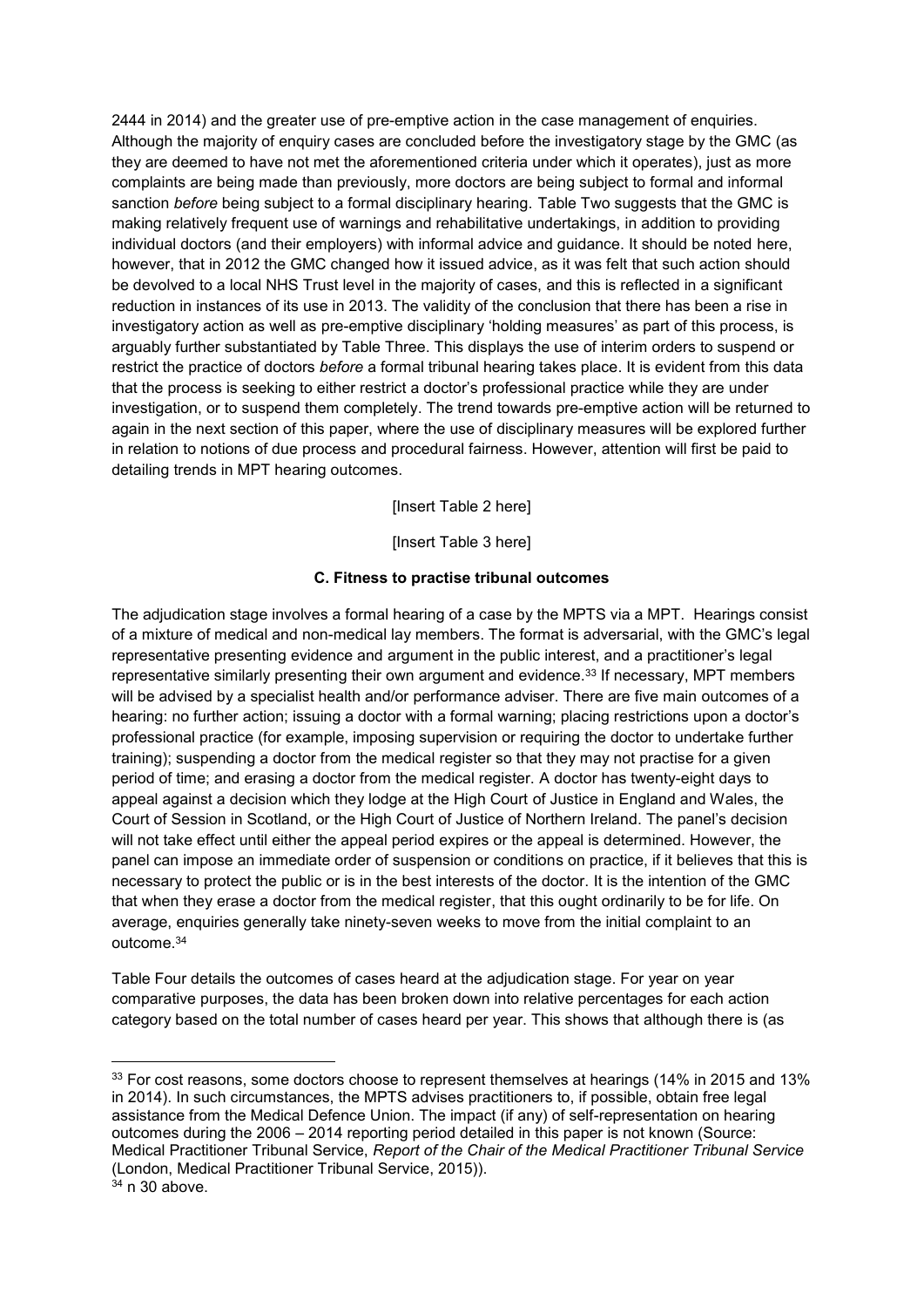would be expected) a degree of fluctuation in the year on year percentages within each case disposal pathway, overall there is a strong element of comparative consistency, both between and within the different action categories, in how fitness to practise cases were managed throughout the time period 2006 to 2014. This time period has been accompanied by a growing public concern about medical error and malpractice, alongside an increasing perception within the medical profession at large that the GMC is adopting a more punitive approach to the management of fitness to practise cases. $^{\rm 35}$  In this regard, Table Four illustrates that the adjudication stage is more likely to result in high impact decisions, such as conditions being placed on a doctor's practice, suspension from the medical register, or erasure from the medical register. Relatively few doctors receive undertakings or warnings at adjudication stage, although a considerable percentage of cases result in the conclusion that there is no impairment in a doctor's practice**.** Furthermore, the shift to a civil standard of proof during this time period (i.e. from 2008 onwards) *does not* appear to have resulted in an immediate and significant increase in doctors being erased from the medical register.

#### [Insert Table 4 here]

## **III. DISCUSSION**

The preceding section of this paper has highlighted several key themes. First, that there has been an upward trend in the GMC receiving complaints over the last two decades, rising by 640 per cent from 1503 in 1995 to 9624 in 2014, with the proportion of doctors on the medical register being complained about increasing from 0.9 per cent in 1992 to 4 per cent in 2014. Second, that the GMC is investigating more complaints, with the number of complaints taken forward for investigation after the initial triage process in the last decade doubling from 12 per cent ( $n = 346$ ) in 2006, to 25 per cent ( $n = 1$ ) = 2442) in 2014. Third, this increase in GMC workload has led to more doctors being subject to preemptive formal and informal 'holding sanctions' *before* being subject to a MPT hearing, with the GMC making relatively frequent use of its powers to suspend or restrict a doctor's practice in addition to issuing warnings and agreeing rehabilitative undertakings, as well as providing individual doctors (and their employers) with informal advice and guidance. Fourth, in relation to MPT outcomes, although there is a degree of fluctuation in the year on year percentages within each case disposal pathway, overall there is a strong element of comparative consistency, both between and within the different action outcome categories. Fifth, the tribunal adjudication stage is more likely to result in high impact punitive decisions, such as conditions being placed on a doctor's practice, suspension from the medical register, or erasure from the medical register; however a proportion of cases do result in the conclusion that there was no impairment in a doctor's practice. Sixth, the shift to a civil standard of proof during this time period (i.e. from 2008 onwards) does not appear to have resulted in an immediate and significant increase in doctors being erased from the medical register. The paper will now turn to discuss and reflect upon these findings in turn.

### **A. Complaints and reforming the GMC**

The rising number of complaints to the GMC over the last two decades and the concomitant increase in enquiry case workload is well recognised within the academic literature. <sup>36</sup> Analysis of the GMC's statistical data has established that the rise in complaints from members of the public has been largely consistent at regional and national levels throughout the UK, suggesting that the increase has been driven by wider social trends rather than localised factors. <sup>37</sup> It is therefore important to pay attention to those broader societal trends which may assist in accounting for these developments. In particular, Griffiths and Sanders note the increasingly litigious nature of modern societies, which is associated with greater willingness and confidence on the part of individuals to seek legal redress

 $35$  n 27 above.

<sup>36</sup> P. Case, 'The Good, the Bad and the Dishonest Doctor: the General Medical Council and the Redemption Model of Fitness to Practise' (2011) *Legal Studies* 31: 591- 614.  $37$  n 27 above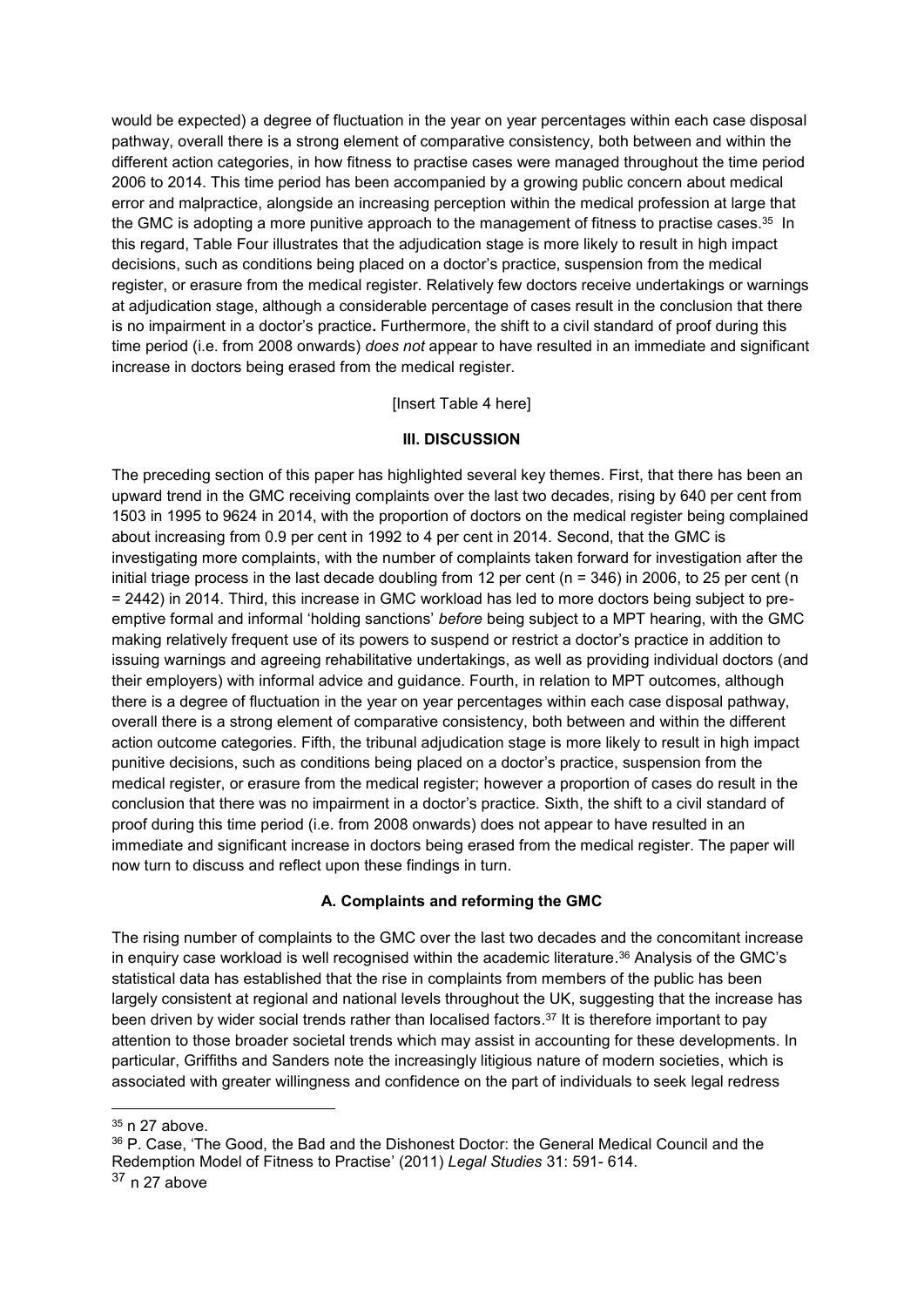(against businesses, institutions and private citizens) and obtain compensation. In this context, the rise in complaints against doctors may well be a consequence of the fact that increasing numbers of the public are seeking legal/financial redress when they are not satisfied with the medical treatment they receive. 38

However, it is equally important to bear in mind that complainants are often motivated by strong emotions, such as anger, frustration and the grief of losing a loved one, and research suggests that as a result they often act out of an altruistic sense of social justice, seeing it as their personal duty to ensure that the poor care that they feel that they or their relatives have experienced does not happen to other people in future. <sup>39</sup> As a result, the fact that the majority of complaints the GMC receives are not taken forward (75% in 2014) raises questions surrounding its gatekeeper role when it comes to ensuring patients can seek satisfactory non-financial altruistic forms of redress, which the paper will return to later. For the moment, it is enough to note that there is considerable confusion surrounding the wider system of complaint-handling in place in the NHS. <sup>40</sup> The handling of complaints is divided between professional regulatory bodies, which focus on individuals' practice, systems regulators such as the Care Quality Commission, as well as healthcare providers and the health services ombudsmen. This suggests that it might well be difficult for members of the public to know where to address their complaints, and that this confusion may be driving people towards directing their complaints to long-standing organisations such as the GMC, as it may be more recognisable. Furthermore, as Brazier and Ost note, because national-level professional regulatory bodies such as the GMC may be viewed as more independent than local NHS employers, complainants may contact them as well as the police, rather than complaining to the service where they suffered a negative experience. 41

In recent years the public profile of the medical profession and the GMC has been damaged by negative media coverage, focussed on the supposed failings of foreign doctors, stories of criminality, as well as high-profile fitness to practise cases. <sup>42</sup> Equally however, recent legislative reform in the regulation of doctors, which has similarly been widely reported in the media, has supported the development of a risk-based model of professional governance and this has inculcated fundamental changes in the public-facing organisational structure of the GMC. <sup>43</sup> At present, the GMC undoubtedly *looks* like a very different organisation from what it was previously. 44 No longer is it *the* public symbol of medical authority, status and power. The traditional doctors-only 'club mentality' has shifted to permit the inclusion of non-medical members, and it now possesses open and transparent administrative protocols, processes and outcome measures, from which its operational performance can be observed, measured and judged.<sup>45</sup> The rise in complaints received – regardless of whether they are suitable for GMC action or not - might well be a reflection of this change.

In the past, as a result of high profile scandals, the GMC has been accused of bias towards doctors and has been criticised for not fulfilling its statutory obligation under s.1A and s.1B of the Medical Act 1983, to protect, promote and maintain the health, safety and well-being of the public. As a result, it

<sup>-</sup><sup>38</sup> D. Griffiths and A. Sanders *Bioethics, Medicine and the Criminal Law II: Medicine, Crime and Society* (Cambridge: Cambridge University Press, 2013).

<sup>39</sup> J. Glynne and D. Gomez, *Fitness to Practise: Health Care Regulatory Law, Principle, and Process* (London: Thomson, Sweet and Maxwell, 2005).

 $40$  n 30 above

<sup>41</sup> M. Brazier and S. Ost. *Bioethics, Medicine and Criminal Law III*: *Medicine and Bioethics in the Theatre of the Criminal Process* (Cambridge: Cambridge University Press, 2013, 255-260)

<sup>42</sup> J. Goodman, 'The Case of Dr Munro: Are There Lessons to be Learnt?' (2010) *Medical Law Review* 18: 564-577

<sup>43</sup> E. Scrivens, 'The Future of Regulation and Governance' (2007) *Journal of the Royal Society for the Promotion of Health* 127: 72 - 77.

<sup>44</sup> See D. Irvine, *The Doctors' Tale: Professionalism and Public Trust* (Abingdon: Radcliffe Medical Press, 2003).

<sup>45</sup> M. McCartney, 'Does the GMC Deserve its Current Powers?' (2014) BMJ 349: 36-38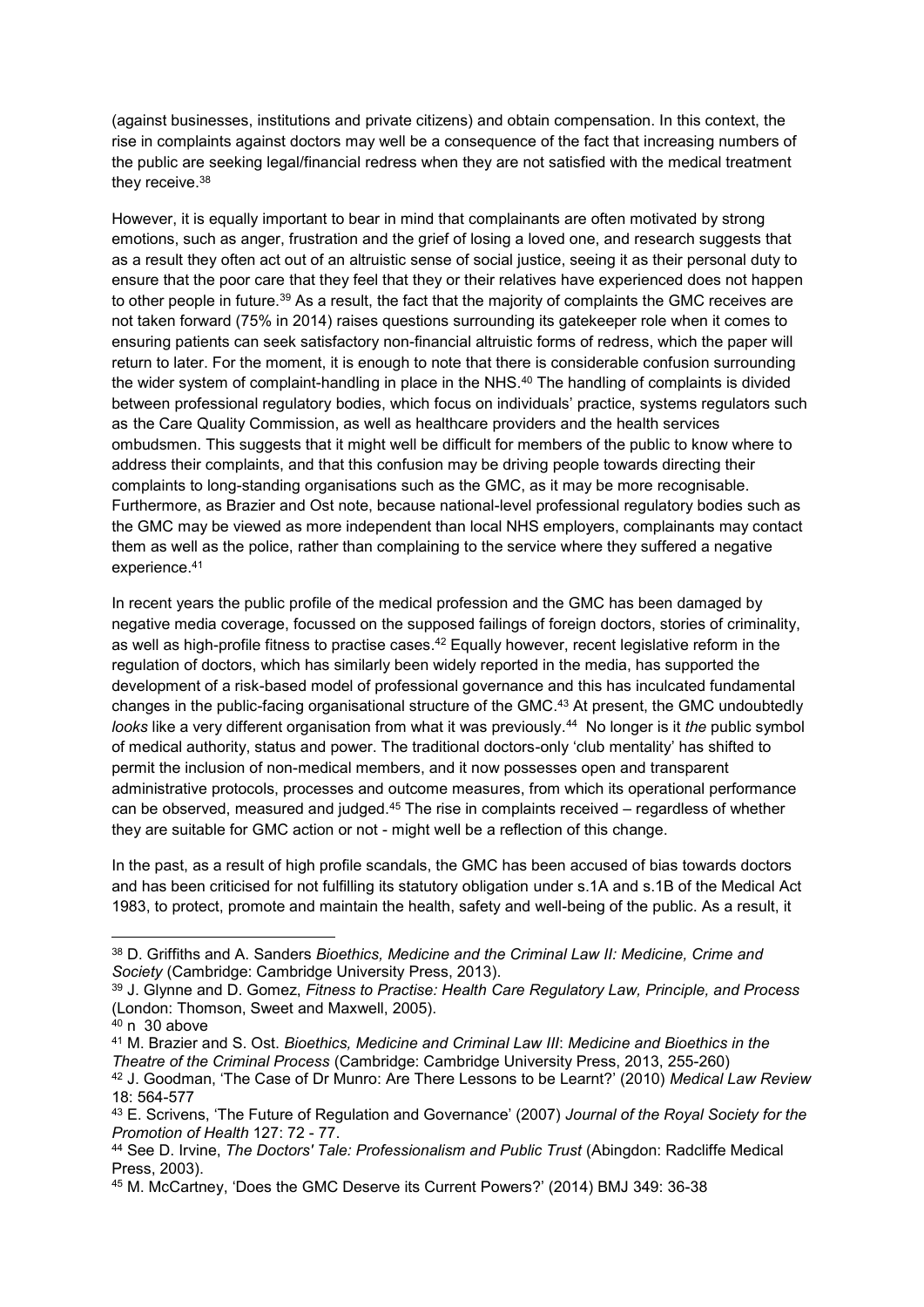has sought to become more transparent in its operations. <sup>46</sup> In this context, 'transparency' can be understood as a policy device designed to enable practices that are open to public scrutiny in order to generate greater trust and legitimacy. <sup>47</sup> The accumulation of regulatory failures in the last three decades prompted the government to legislate for a shift from 'professional self-regulation' to 'regulated self-regulation' whereby GMC activity is made more transparent through being subject **to**  independent regulatory oversight by the Council for Healthcare Regulatory Excellence (CHRE), which since 2012 has been called the Professional Standards Authority for Health and Social Care (PSA).<sup>48</sup> The noted proportional rise in complaints taken forward for investigation in the last decade (rising from 12 per cent (n = 346) in 2006, to 25 per cent (n = 2442) in 2014), along with the proactive use of preemptive formal and informal 'holding sanctions' before a MPT hearing, arguably provide some evidence to support the conclusion that regulatory reform has led to a shift from protecting doctors, towards protecting the public. Nonetheless, pertinent questions persist concerning the legitimacy of the tribunal process.

# **B. The process as punishment and procedural fairness**

There is a growing perception within the medical profession that the GMC itself is far less tolerant of infractions than before.<sup>49</sup> The data outlined in this paper lends support to the argument that the GMC is making relatively frequent use of IOTs to suspend or restrict a doctor's practice, in addition to issuing warnings and agreeing rehabilitative undertakings, as well as providing individual doctors (and their employers) with informal advice and guidance. Published research reporting the experiences of nearly eight thousand doctors found that those who had recently been the subject of a complaint were twice as likely as other doctors to report moderate or severe anxiety, and twice as likely to have thoughts of self-harm. Those referred to the GMC had especially high rates of psychological illness, with twenty-six per cent reporting moderate to severe depression and twenty two per cent reporting moderate to severe anxiety. <sup>50</sup> It has been suggested that pre-hearing investigative measures are traumatising for doctors who suffer from health-related problems in particular, and in some instances this is leading them to agree to high impact sanctions, namely suspension or erasure from the medical register, *before* they attend a hearing, with the hearing itself subsequently becoming a 'rubber stamp' exercise.<sup>51</sup> The caveat must be added that the available research does not differentiate between tribunal cases where a practitioner has contested or where they have not contested the accusations made against them. Nonetheless one hundred and fourteen doctors died while facing a fitness to practise investigation between 2005 and 2013. Twenty-four of whom committed suicide, with a further four being suspected of doing so.<sup>52</sup> Such findings raise legitimate questions in regards to the potentially overly punitive nature of the process.

<sup>-</sup><sup>46</sup> J. Waring and M. Dixon-Woods,' Modernising Medical Regulation: Where Are we Now?' (2010) *Journal of Health Organisation and Management* 24: 540 - 555  $47$  n 41 above.

<sup>48</sup> n 9 above

<sup>49</sup> D. Griffiths, A. Alghrani and M. Brazier, 'Medical Manslaughter': A Cause for Concern?' (2010) *Medical Defence Union Journal*, 26(2), 11-12

<sup>50</sup> T. Bourne, L. Wynants, M. Peters,C. Van Audenhove, D.Timmerman,B. Van Calster, and M. Jalmbrant, 'The Impact of Complaints Procedures on the Welfare, Health and Clinical Practice of 7,926 Doctors in the United Kingdom: A Cross-Sectional Survey' (2015) *BMJ Open* Access Available at: *http://bmjopen.bmj.com/content/5/1/e006687.full.pdf+html*

<sup>51</sup> T. Moberly, 'GMC is Traumatising Unwell Doctors and may be undermining Patient Safety' (2014) *BMJ Careers* 20: 10-1; C. Dyer, 'GMC and Vulnerable Doctors: Making Sure Fear Isn't a Factor' (2013) *BMJ* 347: 18-19

<sup>52</sup> Source: S. Horsfall, *Doctors who Commit Suicide while Under GMC Review: Internal Report* (London: GMC, 2014). In 2014 the GMC launched a review of the number of suicides of doctors under investigation (see: General Medical Council, *Chief Executive's Report* (London: GMC, 2014)).In 2015 it appointed one of the UK's leading mental health experts, Professor Louis Appleby, to provide independent advice on how it can better support vulnerable doctors. In April 2016 the GMC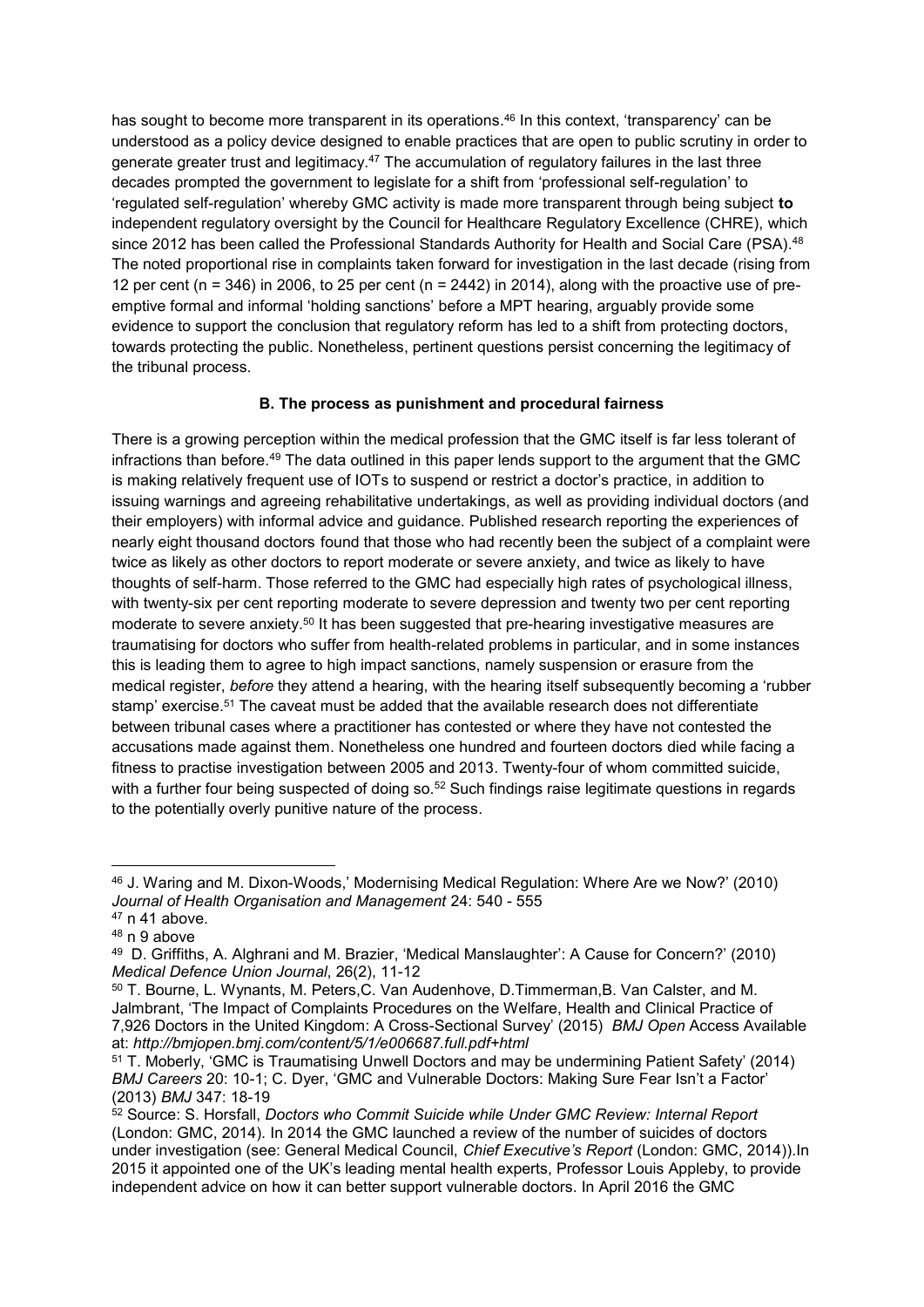It is important that the tribunal process does not become primarily focused upon 'punishment for punishment's sake' as a consequence of a risk-averse drive towards increased medical accountability and institutional transparency.<sup>53</sup> An apposite comparative example of why the punitive dimensions of the tribunal process must be carefully considered is to be found in Malcolm Feeley's socio-legal study of lower criminal courts, *The Process is the Punishment.* <sup>54</sup> Feeley highlighted that in some instances, due process procedural safeguards designed to preserve the right to trial by jury were undermined by the severity of pre-trial procedures (e.g. the economic costs associated with paying bail bondsmen or retaining counsel). He noted that these frequently served the function of punishing the defendant, with court actors other than the judge and jury, such as bail bondsmen, possessing a key role in the administration of punishment, as they often incentivised the defendant to plead guilty.

In the context of the hearing of fitness to practise cases, the evidence published in this paper and elsewhere in relation to the impact of the pre-hearing process on doctors increasingly highlights broader concerns for medical-legal scholars regarding procedural fairness within the medical tribunal process. Research suggests that both patients and medical practitioners report high levels of dissatisfaction with how the GMC responds to complaints. <sup>55</sup> Given the naturally competing interests of both parties, this is somewhat to be expected. However, the fitness to practise hearing is the only mechanism for providing fairness in procedure, and for achieving a balance between the competing interests of parties to ensure greater satisfaction with the tribunal process. Therefore, it is the *process* itself which is of principal importance in determining whether procedural fairness has been achieved and appropriate punishment delivered – and not the individual outcome of a given case. <sup>56</sup> In addition, procedural justice scholars have observed that an individual's experience of the process strongly influences the *perceived* fairness of the substantive result of a legal process. <sup>57</sup> As a result, legislative reformers ought not to identify a numeric increase in enquiries about doctors being investigated and called to account for their actions as a key measure from which to judge their success or otherwise in reforming medical regulation. Instead, greater attention should be paid to examining whether doctors, patients and their respective legal representatives, report greater satisfaction with the case hearing process, even when the hearing outcome does not find in their favour. Such an endeavour would be useful in generating better understanding of conceptions of fair treatment, impartiality and equity, within the domain of fitness to practise hearings. **<sup>58</sup>** This paper will now examine this matter in the context of findings relating to the impact of the shift toward the civil standard, considering as it does so the risk-focused nature of the broader regulatory reform agenda, as well as recent legislative reforms to the tribunal process.

# **C. The shift to the civil standard and rise of risk-based medical regulation**

Thus far I have highlighted the presence of possible problems with the procedural fairness of the complaint and tribunal process from the point of view of doctors, noting how the data outlined lends support to the view that recent regulatory reform has heralded a 'punitive turn' in how practitioners are

announced that it was changing how it communicates and works with doctors under investigation, and there will be a two-year pilot of a new support service entitled the 'The Doctor Support Service'. This service will be independently provided by the British Medical Association (see: General Medical Council, *GMC News April 6th 2016* (London: GMC, 2016); British Medical Association *The Doctor Support Service* (London: BMA, 2016)).

 $53$  n 11 above.

<sup>54</sup> M. Feeley, *The Process is the Punishment: Handling Cases in a Lower Criminal Court* (Connecticut: Russell Sage Foundation, 1979).

<sup>55</sup> S. Bridges, H. Ahmed, E. Fuller and H. Wardle, *Fairness and the GMC: Doctors Views* (London: National Centre for Social Research, 2014)

<sup>56</sup> D. J. Galligan, *Due Process and Fair Procedures* (Oxford: Clarendon Press, 1996).

<sup>57</sup> See T. Tyler (1988) 'What is Procedural Justice?' (1988) *Law and Society Review* 22: 103 - 35; L.

B. Solum, 'Procedural Justice' (2004) *Southern California Law Review* 78: 181 - 321

<sup>58</sup> P. Case, 'The Good, the Bad and the Dishonest Doctor: the General Medical Council and the Redemption Model of Fitness to Practise' (2011) *Legal Studies* 31: 591 - 614.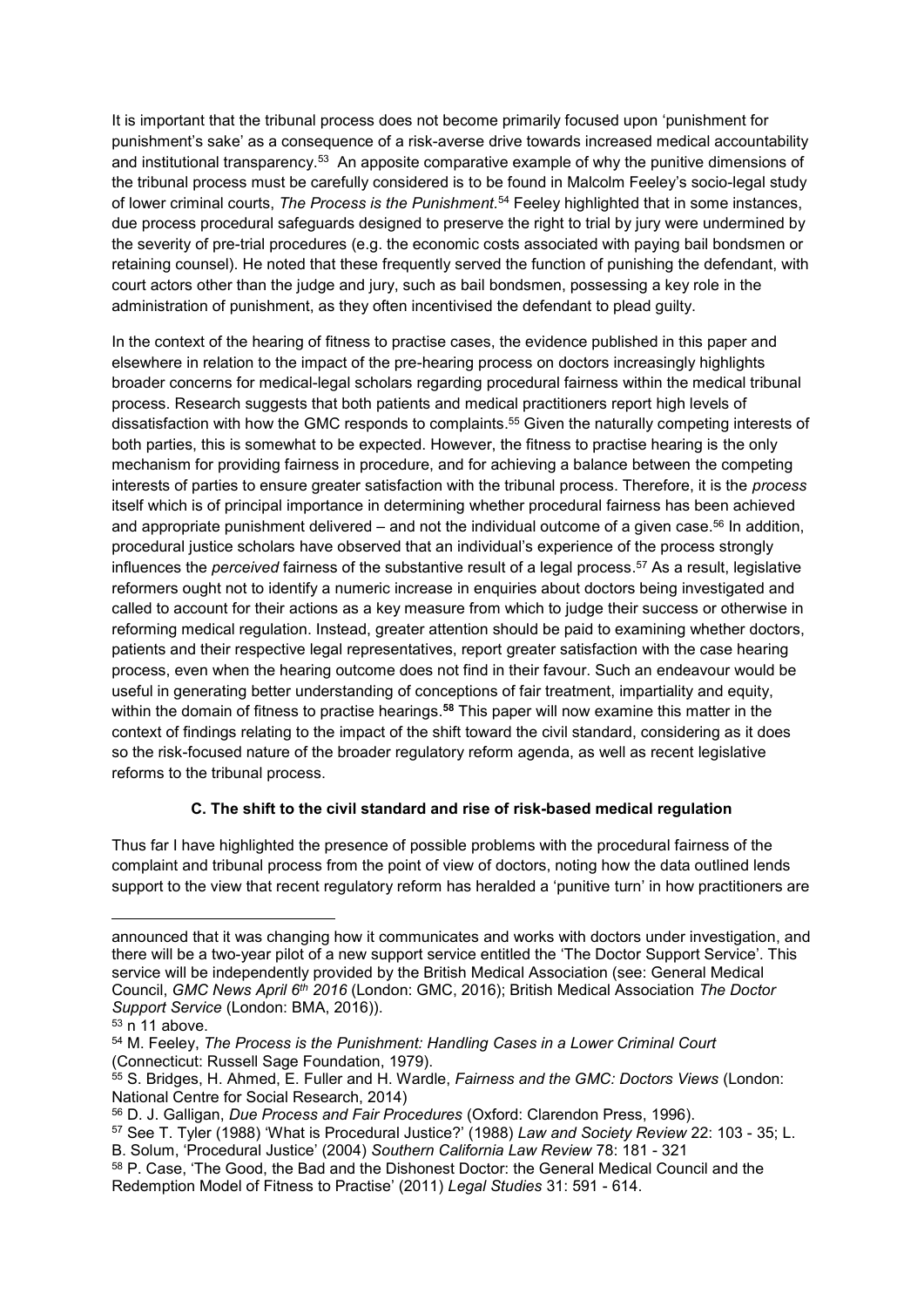treated by the GMC. <sup>59</sup> Moreover, it has been noted that although there has been a rise in the workload of the GMC, its gatekeeper role at each point in the complaint decision making and followup process arguably remains problematic, at least from the point of view of patients. It is pertinent to remember here that complaints from patients are less likely than those from an NHS employer or fellow practitioner, to proceed to case investigation and lead to action being taken against a doctor. $^{60}$ Indeed, although its prominent profile in the eyes of the public means that the GMC will always attract complaints which lie outside of its remit, the 2006-2014 data outlined in Table Two show that the majority of complaints it receives do not make it past the triage stage (e.g. seventy-five per cent in 2014). This is in spite of the fact that the little independent research which exists on the GMC management of complaints has in the past revealed the apparent presence of judgemental bias. $^{61}$  A more recent small-scale independent review of a sample of complaints found that: 'articulate individuals who present their complaints clearly and in detail are more likely to have their cases taken up by the GMC.<sup>62</sup> Similarly, the PSA's predecessor stated in light of their 2010 audit of GMC operations that: 'We consider that it [the GMC] needs to ensure that its decision makers have fully understood all the complainant's concerns, and that complainants feel that they are encouraged to submit a complaint.'<sup>63</sup> With this in mind, I would contend that the consistency of the hearing judgements and the lack of impact resulting from the shift to the civil standard highlight important issues regarding the use of risk-based regulatory principles within medical regulation, which furthermore are highly salient given recent governmental reforms to the tribunal process.

In her review of the GMC and its response to complaints, Dame Janet Smith, Chair of the Shipman inquiry, concluded that it was guilty of protecting the interests of doctors rather than patients.<sup>64</sup> The figures presented in this paper pertaining to the handling of enquiries by the GMC provide a basis upon which to analyse its administrative operational procedures in order to identify if, and how far, a cultural change in the organisation has occurred since Smith's 2005 report. The statistical data outlined confirms that focusing longitudinally on the management of enquiries and MPT outcomes is a valuable tool for assessing the impact of regulatory reform on the day to day operation of the GMC. As previously discussed, evidence exists that there has been a change in the operational culture of the GMC as it is increasingly acting informally to provide advice, give warnings and agree rehabilitative forms of action with doctors, as well as more formally to subject doctors to rehabilitative and disciplinary action. Nonetheless, the shift in the level of evidence required to meet the realistic prospect test <sup>65</sup> does not appear to have resulted in significantly more doctors being struck off the medical register. Yet it is the consistency of the outcome categories which arguably is most important. Comparing the year on year data reveals that even though the number of enquiries has risen by 640 per cent over the last seventeen years, the GMC has adopted a relatively consistent administrative

<sup>60</sup> GMC (2015) The State of Medical Education and Practice in the UK 2014-15 London: GMC <sup>61</sup> I. Allen, *The Handling of Complaints by the GMC: A Study of Decision Making and Outcomes* (London: Policy Studies Institute, 2000).

<sup>&</sup>lt;u>.</u> <sup>59</sup> G. McGivern and M. Fischer, 'Medical Regulation, Spectacular Transparency and the Blame Business' (2010) *Journal of Health Organisation and Management* 24: 597-610.

<sup>62</sup> J. Hughes, (2007) *An Independent Audit of Decisions in the Investigation Stage of the GMC's Fitness to Practise process* (London: King's College London, 2007), 15.

<sup>63</sup> Council for Health Care Regulatory Excellence, *Fitness to Practise Audit Report: Audit of Health Professional Regulatory Bodies' Initial Decisions* (London: Council for Health Care Regulatory Excellence, 2010).

<sup>64</sup> J. Smith, *Shipman: Final Report* (London: DOH, 2005).

<sup>&</sup>lt;sup>65</sup> The 'realistic prospect' test is undertaken by the GMC when it considers if an individual case should proceed to a MPT hearing. It applies to both the factual allegations and the question whether, if established, the facts would demonstrate that the practitioner's fitness to practise is impaired to a degree justifying action on registration in order to protect the public. A MPT is required to be persuaded that the facts are more likely than not to be true: the facts need to be proven 'on the balance of probabilities'. As such, the standard of proof required corresponds to that used in civil proceedings in England and Wales. Before 2008 the facts had to be proven 'beyond reasonable doubt', which is the threshold used in criminal proceedings in England and Wales.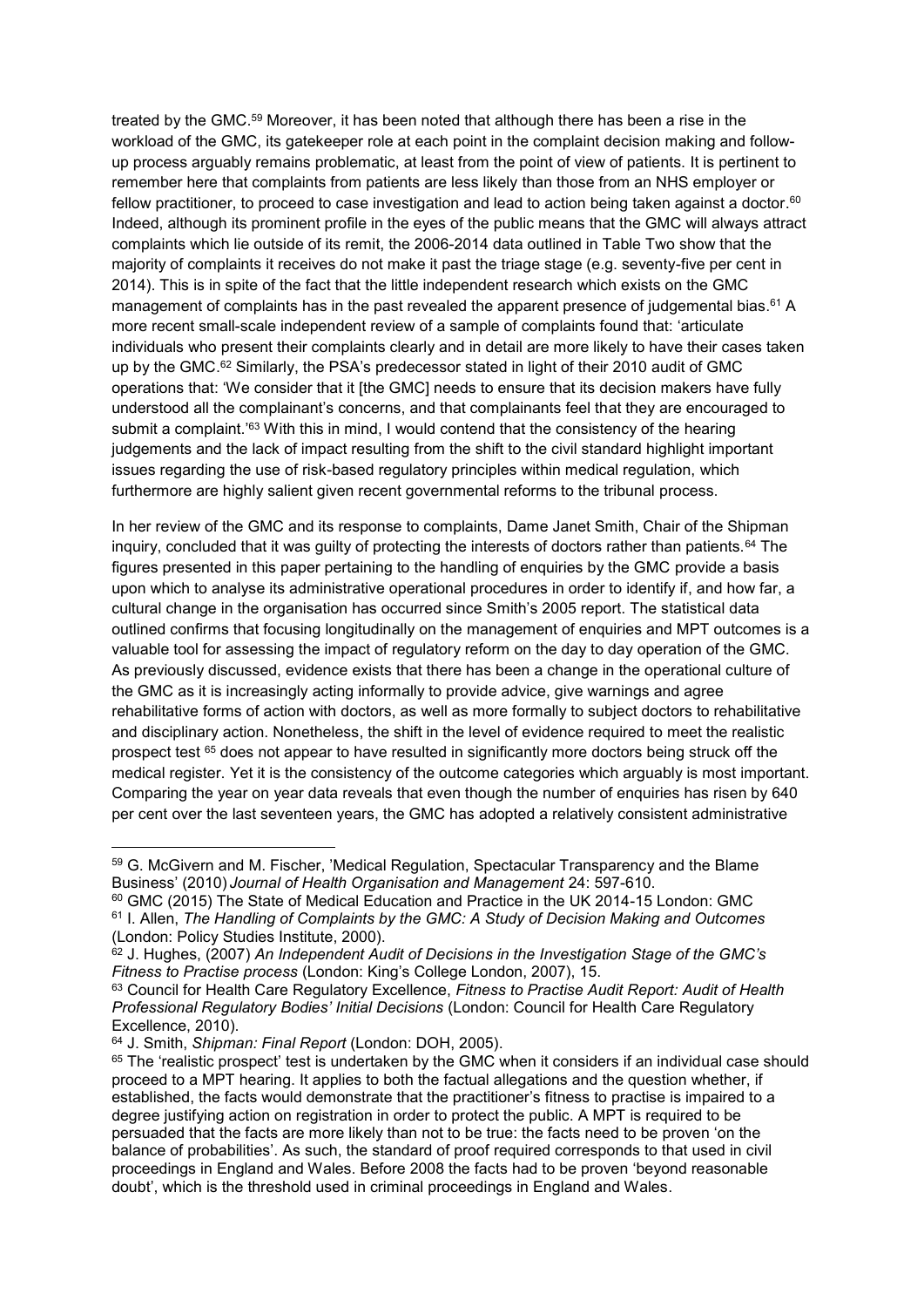approach towards the management of cases in terms of the disposal pathway by which they typically progress. Importantly, this finding is congruent with the view that the organisational change underway within the GMC is underpinned by a growing reliance on formulised 'risk templates' to aid decisionmaking processes.

It has been observed in the context of the governance of the health and social welfare professions that we live in 'the age of risk-based regulation'.<sup>66</sup> Risk-based approaches supporting a regulatory shift from 'front-line professional regulator'<sup>67</sup> to 'regulated self-regulation' are apparent in the UK across the health and social care professions.<sup>68</sup> Indeed, as previously discussed, GMC activity is now subject to oversight from the PSA and a key function of this is to promote a 'risk-averse' working culture of transparency and professional accountability. <sup>69</sup> Key to the development of a risk-based approach to regulation is the collection and sharing of performance data to support institutional transformation and third-party audit and review. This is achieved through the proactive use of outcome data to establish clear performance standards and best-evidenced protocols and guidelines to inform decision-making processes in order to monitor organisational performance and ensure regulatory standards are being maintained $^{70}$ . In this context, therefore, outcome data becomes one of medicine's new 'visible markers of trust [which as]…tools of bureaucratic regulation fulfil [a] function as signifiers of quality'. 71

The statistical data detailed in this paper provide supporting evidence that an organisational and cultural shift towards a risk-averse regulatory model has occurred as the GMC has been reformed in order to regain public trust in its decision making processes. <sup>72</sup> Rather than being a clearly defined method, risk-based regulation is best conceived of as a cluster of tools which provide rules for action and in doing so serve to constrain what action can be recorded in the first place. A computer system called Siebel is used to manage the enquiry process:

Siebel's pre-defined decision codes are expressed as the legal rule or section that has been applied….Where identification of risks is concerned, the coding of allegations is crucial. The

(Bristol: Policy Press & Chicago: University of Chicago Press, 2015)

<sup>-</sup><sup>66</sup> C. Hood and P. Miller, *Risk and Public Services: Report by the ESRC Centre for Analysis of Risk and Regulation* (London: The London School of Economics, 2010).

 $67$  The term 'front-line professional regulator' is used to denote circumstances whereby elite groups within a profession possess control over the regulatory institutions that set and maintain training, practice and disciplinary standards. This is also referred to as 'professional self-regulation'. The Medical Act 1858 established de facto medical control over the GMC as its board members were primarily drawn from representatives from medical schools and the royal colleges, supplemented by a small number of elected members drawn from the rank and file of the profession. Conversely, 'regulated self-regulation' denotes circumstances whereby the state has legislated to subject the activity of regulatory institutions to independent oversight. The Medical Act 2008 not only required equal non-medical lay involvement in the running of the GMC, it also subjected it to independent scrutiny via the PSA. Both 'professional self-regulation' and 'regulated self-regulation' stand in contrast to 'state-regulation', whereby the state itself directly oversees regulatory institutions via a bureaucratic and medical-managerial elite with little involvement of elite professional groups, such as for example is the case in Russia, Brazil and Argentina. For further information see: J.M. Chamberlain, *Medical Regulation, Fitness to Practise and Medical Revalidation: A Critical Introduction* 

<sup>68</sup> R. Kaye, 'Stuck in the Middle: the Rise of the Meso-regulators' (2006) *Risk and Regulation* 6: 23 - 35.

<sup>69</sup> n 9 above

<sup>70</sup> A. Samanta, M. M. Mello, C. Foster, J. Tingle and J. Samanta, 'The Role of Clinical Guidelines in Medical Negligence Litigation: A Shift from the Bolam Standard?' (2006) *Medical Law Review* 14: 321 - 366.

<sup>71</sup> E. Kuhlmann, 'Traces of Doubt and Sources of Trust: Health Professions in an Uncertain Society' (2006) *Current Sociology* 54: 607 - 19, 617.

<sup>72</sup> General Medical Council, *Raising and Acting on Concerns about Patient* Safety (London: GMC, 2013).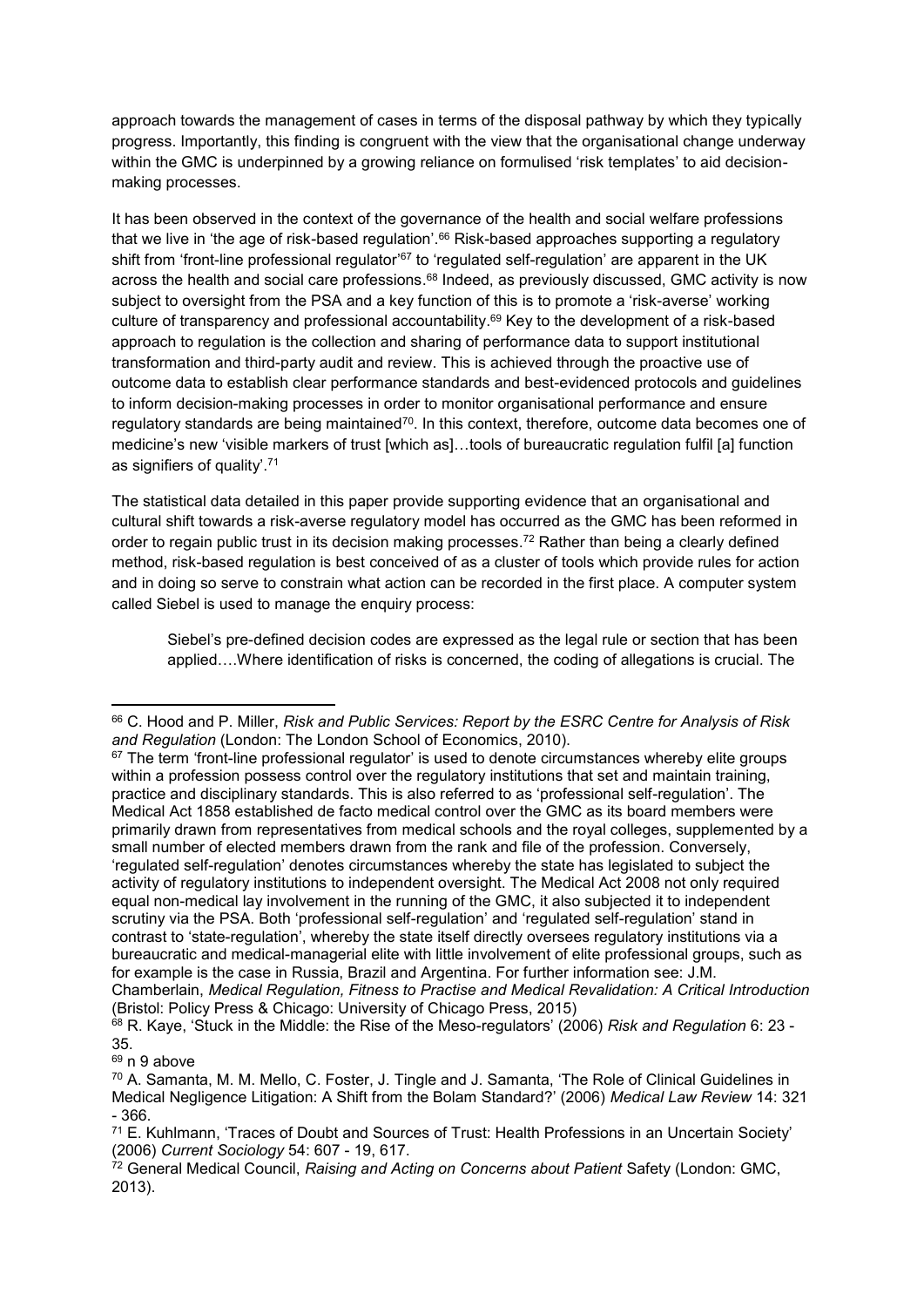allegation codes used in Siebel are designed, not to capture what is alleged, but rather to define a potential case within the GMC's powers.<sup>73</sup>

In its published reports, the GMC advocates a risk-based model of regulation and the use of the Siebel computer system to oversee a relatively consistent administrative approach in responding to enquiries over time (in terms of the disposal pathway by which cases typically progress, as illustrated in Table Four). This exemplifies a growing organisational reliance upon codified risk-averse procedural rules to assist in the day to day processing of enquiries. <sup>74</sup> Risk-based regulation relies heavily on seemingly objective decision-making processes whereby codified forms of knowledge are used to prescribe performance targets and best-evidenced judgemental norms surrounding what constitutes appropriate action in a given situation. <sup>75</sup> As such, these mechanisms allow the GMC to rhetorically reaffirm the primacy of patient treatment and care in the face of previous high profile instances of medical malpractice and criminality.<sup>76</sup> Yet there is a danger that this approach may, over time, undermine the broader professional practice community, with its preference for strong forms of discretion in professional decision-making, as they become ever more wary of the GMC and its associated bureaucratic machinery, 77

In her discussion of how the courts respond to alleged acts of medical criminality, Quirk observes that the inherently risky nature of modern medicine means that well-intentioned attempts to promote greater certainty in clinical decision making and professional practice must remain mindful of the possibility that they could engender unintended negative consequences for doctors and patients. $^{78}$ For example, research has reported that doctors are increasingly admitting to practicing medicine more 'defensively' as a result of being investigated or witnessing the impact of investigations on colleagues. <sup>79</sup> One large-scale study revealed that eighty-four per cent of doctors reported 'hedging' (overcautious practice such as overprescribing, referring too many patients, or ordering unnecessary tests) and forty-six per cent reported 'avoidance' (reluctance to take on difficult patients or procedures).<sup>80</sup> This raises serious questions about the impact of complaints processes on patient care. Over prescribing or referral and avoiding complex patients or difficult operations because of a fear of complaints or the actions of the GMC is clearly not in the interests of patients, and may increase costs to the NHS. As a result, pertinent questions exist surrounding the role of the GMC and the impact of risk-based regulation on the continued legitimacy of the hearing process. In this context, precisely how can further regulatory reform provide a structure that is transparent, fair and enables the confidence of all parties?

### **D. The Law Commission review: a progressive development?**

To determine an appropriate answer to this question, the Law Commission began a consultation exercise in 2012 to reform the complaint and tribunal process in order to establish areas for further regulatory reform, particularly in relation to the GMC responses to enquiries. <sup>81</sup> At the same time, the

<sup>73</sup> S. Lloyd-Bostock, 'The Creation of Risk-Related Information: The UK General Medical Council's Electronic Database' (2010) *Journal of Health Organisation and Management* 24: 584 - 596, 589. <sup>74</sup> Ibid

<sup>75</sup> S. Lloyd-Bostock and B. M. Hutter, 'Reforming Regulation of the Medical Profession: the Risks of Risk-based Approaches' (2008) *Health, Risk and Society* 10: 69 - 83.

<sup>76</sup> The Secretary of State for Health, *Trust, Assurance and Safety – The Regulation of Health Professions in the 21st Century* (London: Stationary Office, 2007).

<sup>77</sup> D. Irvine, 'Success Depends Upon Winning Hearts and Minds' (2006) BMJ 333: 965-6.

 $78$  n 4 above.

 $79$  n 68 above.

 $80$  n 50 above.

<sup>81</sup> *Regulation of Health Care Professionals, Regulation of Social Care Professionals in England* Law Commission Consultation Paper No 202 (London: England, 2014); *Regulation of Health Care Professionals, Regulation of Social Care Professionals in Northern Ireland Law Commission* Consultation Paper No 12 (Belfast: Northern Ireland, 2014); *Regulation of Health Care Professionals,*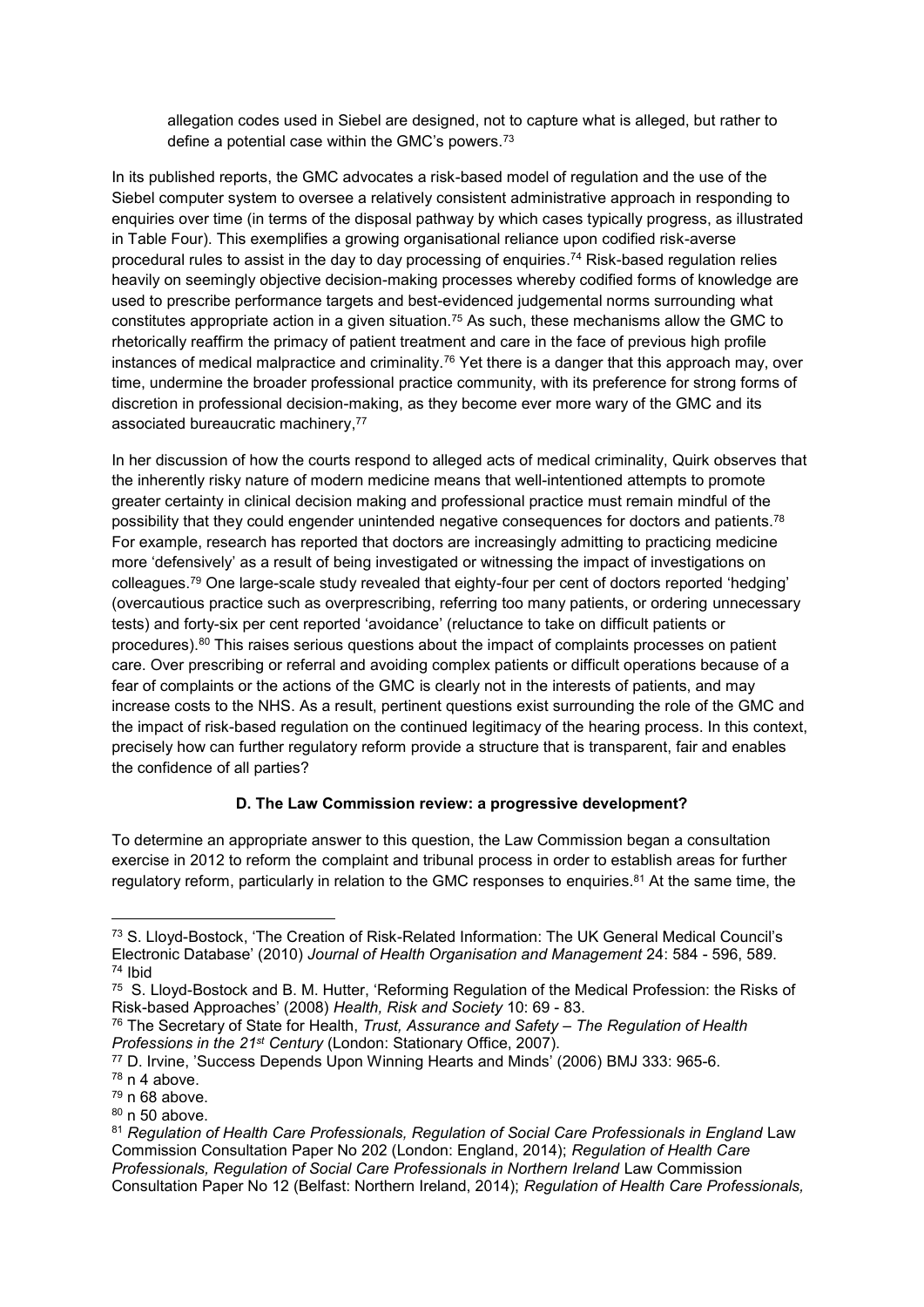GMC established the MPTS to assume responsibility for the adjudication of cases. <sup>82</sup> This is not the first time that the GMC has acted pre-emptively to reform its internal organisation in the face of governmental consultation in relation to reforming its statutory powers. <sup>83</sup> At the centre of the Law Commission consultation sat the need to address the contentious issue that the GMC was responsible for both the investigation and the adjudication of allegations of impaired fitness to practise. <sup>84</sup> As arbiters of standards and prosecutor decision-making, the GMC's independence as adjudicator acting in the public interest is arguably tenuous and open to question. Two potential solutions were examined: the creation of an independent body to oversee adjudication and for the GMC to solely be concerned with investigation before passing cases on to this body, or for the MPTS to become a strengthened and independent arm of the GMC responsible for adjudication. In both instances, the PSA would retain the right to refer MPT outcomes to the High Court under section 29 of the NHS Reform and Health Care Professions Act 2002.

Parliament endorsed the second of these proposals in 2015, legislating a section 60 order <sup>85</sup> to amend the Medical Act 1983 and establish internal structural mechanisms within the GMC to ensure a greater degree of separation, with the MPTS becoming a clearly distinctive and autonomous organisation responsible for case adjudication. <sup>86</sup> Additionally, the GMC now possesses the right to appeal a MPT case decision to the High Court of Justice in England and Wales, the Court of Session in Scotland, or the High Court of Justice of Northern Ireland. It was originally argued by the Law Commission that the: 'General Medical Council's proposed right of appeal is both a consequence of, and reinforces, the independence of the new Medical Practitioners Tribunal Service'. <sup>87</sup> This right of appeal will be used when a sanction is considered to be unduly lenient or, in relation to a decision not to take any disciplinary action or restore a person to the register, that the decision should not have been made. <sup>88</sup> The intention behind establishing an 'in house' quasi-independent MPTS within the GMC's organisational structure was to remove the unsatisfactory situation of it acting as 'judge and jury' in fitness to practise cases.<sup>89</sup> This approach is held to be the most appropriate solution in view of concerns expressed within the medical profession and government, with regards to the utility of adopting alternative more costly approaches given the self-funding nature of the GMC and the highly specialised nature of medical expertise. $^{90}$  Furthermore, the decision to embed within statutory legislation the right of the GMC to appeal MPTS decisions, in addition to the right of the PSA to appeal decisions in a similar fashion, adds a 'double layer' of regulatory oversight to the MPT

*Regulation of Social Care Professionals in Scotland* Scottish Law Commission Discussion Paper No 153 (Edinburgh: Scotland, 2014).

<sup>82</sup> General Medical Council, *The Future of Adjudication and the Establishment of the Medical Practitioners Tribunal Service* (London: GMC, 2011).

<sup>83</sup> J. Waring and M. Dixon-Woods,' Modernising Medical Regulation: Where Are we Now?' (2010) *Journal of Health Organisation and Management* 24: 540 - 555

<sup>84</sup> Department of Health, *Fitness to Practise Adjudication for Health Professionals* (London: Department of Health, 2010).

<sup>&</sup>lt;sup>85</sup> A Section 60 Order is a legislative mechanism under the Health Act 1999 for changing primary legislation concerned with the regulation of the health care and associated professions, in this case the Medical Act 1983, by means of an Order in Council through the Privy Council for consideration by Parliament.

<sup>86</sup> Department of Health *The General Medical Council and Professional Standards Authority: Proposed Changes to Modernise and Reform the Adjudication of Fitness to Practise Cases* (London: Department of Health, 2014).

<sup>87</sup> n 81 above, 211.

<sup>88</sup> Department of Health, *Regulation of Health Care Professionals and Regulation of Social Care Professionals in England: The Government's response to Law Commission report* (London: Department of Health, 2015)

<sup>89</sup> P. Case, 'The Good, the Bad and the Dishonest Doctor: the General Medical Council and the Redemption Model of Fitness to Practise' (2011) *Legal Studies* 31: 591 - 614.

<sup>90</sup> General Medical Council, *Our Response to the Report of the Mid-Staffordshire NHS Foundation Trust Public Inquiry* (London: GMC, 2013).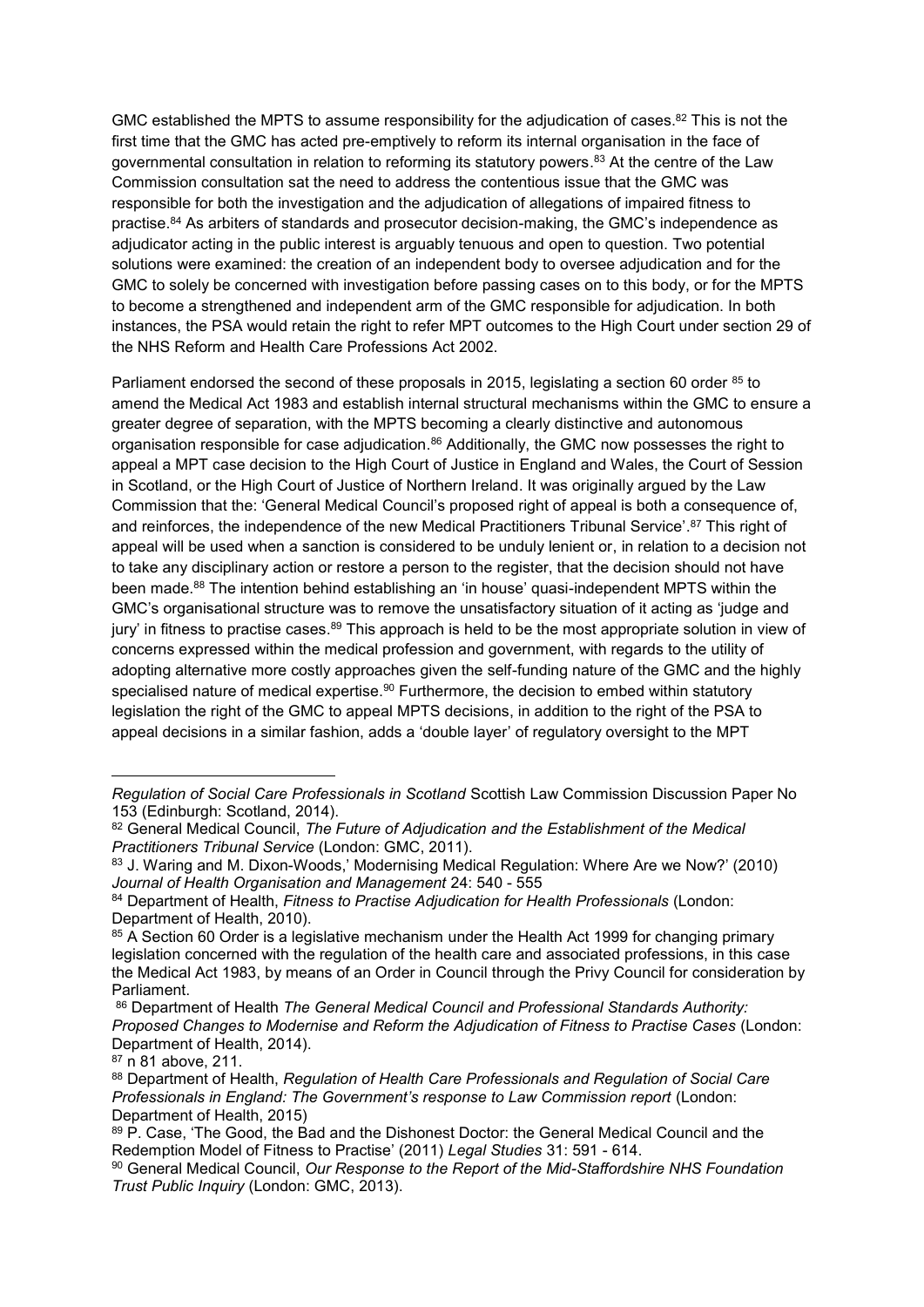outcome process and reflects the emphasis placed by risk-averse regulatory models on minimising the possibility of harm. 91

Although these changes are undoubtedly progressive, arguably they do not go far enough to address the conflict of interest in the GMC role which continues to exist in spite of recent regulatory reform. Questions remain not only about the adjudication process, but also about the GMC's gatekeeper role at each point in the decision making and follow-up process. A significant number of enquiries continue to fail to make it past the initial triage and investigative stages. <sup>92</sup> An additional cause for concern is that there is currently little by way of independent reassurance that the GMC case management system operates without bias.<sup>93</sup> Furthermore, embedding the MPTS within the structure of the GMC, (albeit as a devolved entity rather than acting legislatively to ensure its full independence), suggests that matters of economic efficiency and practical expediency may have taken precedence over public interest. <sup>94</sup> In this regard, it is worth noting that although the PSA reviews all decisions of the MPTS which have not resulted in erasure, it only forwarded four such cases in 2005, six in 2006, none in 2007, one in 2008, one in 2009, two in 2010, one in 2011, none in 2012, one in 2013, four in 2014 and one in 2015. 95

The small number of referrals might suggest an increasingly rigorous stance on behalf of the GMC towards fitness to practise cases, at least since its decisions became subject to oversight by the PSA. But equally, they could be said to reinforce that doubts exist about the ability of PSA risk-based audit processes to secure the public interest. <sup>96</sup> Why, therefore, should the proposal to give the GMC the right to appeal decisions by the MPTS lead to a different set of outcomes? Would an independent scrutiny panel, with specialist input from health NGOs and patient-interest groups alongside professional medical and legal bodies, not be better suited to the task? Finally, it is important to consider the language in use here within the context of matters of due process and procedural fairness. Doctors who are subject to MPTS proceedings have the right to expect a fair hearing. Focussing on legislating for the right of regulatory bodies to appeal decisions made in tribunal as a result of the adversarial process, is indicative of a process which is becoming overly politicised and unduly weighted towards the pursuit of punishment, rather than retaining a necessary emphasis on balancing notions of fairness with redress. $97$  As a result, at this moment in time, recent legislative

 $91$  n 86 above.

<sup>92</sup> J. Miola 'On the Materiality of Risk: Paper Tigers and Panaceas' (2009) *Medical Law Review*, 17: 76 – 108

 $93$  n 62 above.

<sup>94</sup> M. McCartney, 'Does the GMC Deserve its Current Powers?' (2014) *BMJ* 349: 36 - 38 <sup>95</sup> Council for Healthcare Regulatory Excellence *Statistical Summary 2005* (London: Council for Healthcare Regulatory Excellence, 2005); Council for Healthcare Regulatory Excellence *Statistical Summary 2006* (London: Council for Healthcare Regulatory Excellence, 2006); Council for Healthcare Regulatory Excellence *Statistical Summary 2007* (London: Council for Healthcare Regulatory Excellence, 2007); Council for Healthcare Regulatory Excellence *Statistical Summary 2008* (London: Council for Healthcare Regulatory Excellence, 2008), Council for Healthcare Regulatory Excellence *Statistical Summary 2009* (London: Council for Healthcare Regulatory Excellence, 2009); Council for Healthcare Regulatory Excellence *Statistical Summary 2010 (*London: Council for Healthcare. Regulatory Excellence 2010); Council for Healthcare Regulatory Excellence *Statistical Summary 2011 (*London: Council for Healthcare Regulatory Excellence, 2011); Professional Standards Authority *Performance Review Report 2012-13* (London: Professional Standards Authority, 2013); Professional Standards Authority *Performance Review Report 2013-14* (London: Professional Standards Authority, 2014); Professional Standards Authority Performance Review Report 2014-15 (London: Professional Standards Authority, 2015).

<sup>96</sup> R. Wakeford, 'The Professional Standards Authority watches the GMC, apparently' (2015) *BMJ*  350: 451 - 452

 $97$  n 51 above.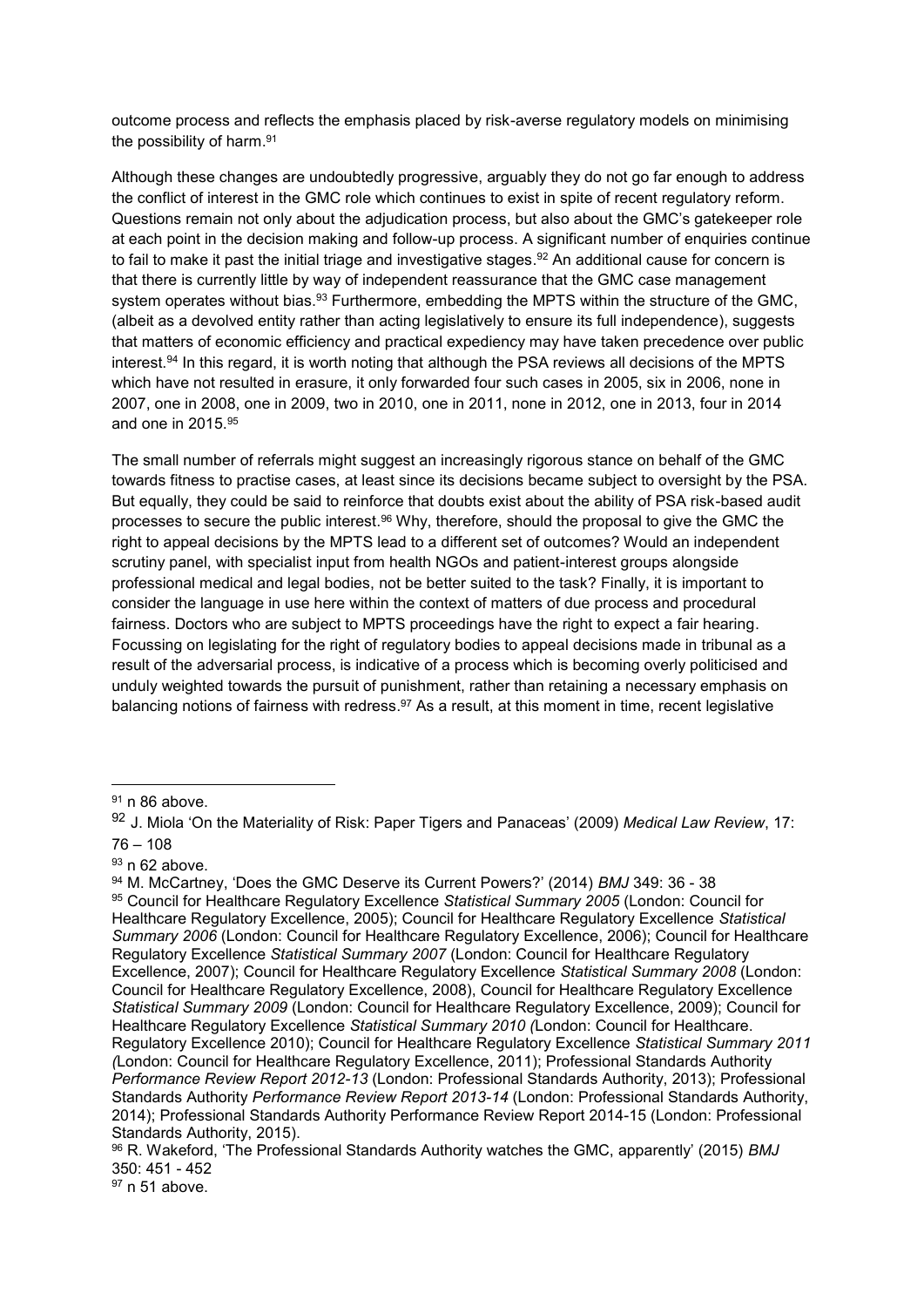developments appear to represent a missed opportunity to more fully address key systemic concerns surrounding the regulation of doctors in the UK.

#### **IV. CONCLUSION**

It is a common contention of medical elites, as well as those within academic circles, that the organisational structure and culture of the GMC is changing, resulting in more doctors being subject to investigatory and disciplinary procedures. This paper has detailed longitudinally GMC enquiry and MPT outcome data which supports this view. Nonetheless, it is not possible at present to conclude that the risk-based legislative shift from 'professional self-regulation' to 'regulated self-regulation' better protects the public interest while maintaining legal due process and procedural fairness.<sup>98</sup> The recent Law Commission comprehensive review of health care professionals noted that MPTs are a vitally important legal mechanism for ensuring that public trust in medical regulation is maintained when complaints are made about a doctor. In doing so, it acted to strengthen the investigatory and adjudication process by legislating to ensure that they are independent autonomous structures of the GMC. <sup>99</sup> Yet it is pertinent to remember that we have been here before. The Health and Social Care Act 2008 established the Office of Health Professions Adjudicator (OHPA) to take over the role of the GMC in the adjudication of fitness to practise cases. The intended objective of this change was to enhance impartiality and the independence of the fitness to practise hearing process within the Health Care Professions. <sup>100</sup> The OHPA became a legal entity in January 2010. Yet in the summer of 2010 the UK government concluded that it was not persuaded of the need to introduce another regulatory body to fulfil the role of adjudicator in fitness to practise cases. <sup>101</sup> In part, this decision was made in light of the stringent economic realities faced by public services in the UK as the government sought to respond to the financial realities of the 2008 global financial crisis. <sup>102</sup> But it was also a reflection of the extent to which medical elites, notably the Royal Colleges, had successfully persuaded government that they had managed to subject rank and file practitioners to greater peer surveillance and control. <sup>103</sup> This may well be true, but there remains a very real danger that legal reforms have been introduced to the MPT process for reasons which may unintentionally serve to undermine the principles of swift, proportionate and effective legal response(s) to ensure public protection in particular types of cases. 104

This proposition is particularly prescient in light of the highly politicised nature of the legal regulation of doctors more generally, and given that the patient complaint system (out of necessity) provides a reactive, user-led mechanism of professional accountability in which notions of due process, fairness and redress must be carefully balanced.<sup>105</sup> It must, therefore, remain a strategic priority for government when it intervenes in medical regulation with reforming intentions, to ensure that the legislative system it enacts is equitable and fit for purpose. Given these considerations, it is imperative that medical and legal scholars continue to pay close critical attention to the evolving nature of legislative developments pertaining to the regulation of medical practitioners, particularly in relation to the consequences of reform for the independence of the fitness to practise tribunal process to ensure procedural fairness. The establishment of the MPTS as an autonomous entity within the organisation of the GMC seeks to balance state concerns over cost and patient anxiety over safety and

<sup>98</sup> C. Hood and P. Miller, *Risk and Public Services: Report by the ESRC Centre for Analysis of Risk and Regulation* (London: The London School of Economics, 2010).

<sup>99</sup> n 81 above.

<sup>100</sup> Department of Health, *Health Care Regulation: Tackling Concerns Nationally* (London: Department of Health, 2009).

<sup>101</sup> Department of Health, *Fitness to Practise Adjudication for Health Professionals* (London: Department of Health, 2010).

 $102$  n 65 above

<sup>&</sup>lt;sup>103</sup> G. McGivern and M. Fischer, 'Medical Regulation, Spectacular Transparency and the Blame Business' (2010) *Journal of Health Organisation and Management* 24: 597-610.

<sup>104</sup> S. McLean, *First Do No Harm: Law, Ethics and Healthcare* (Aldershot: Ashgate, 2006). <sup>105</sup> n 12 above.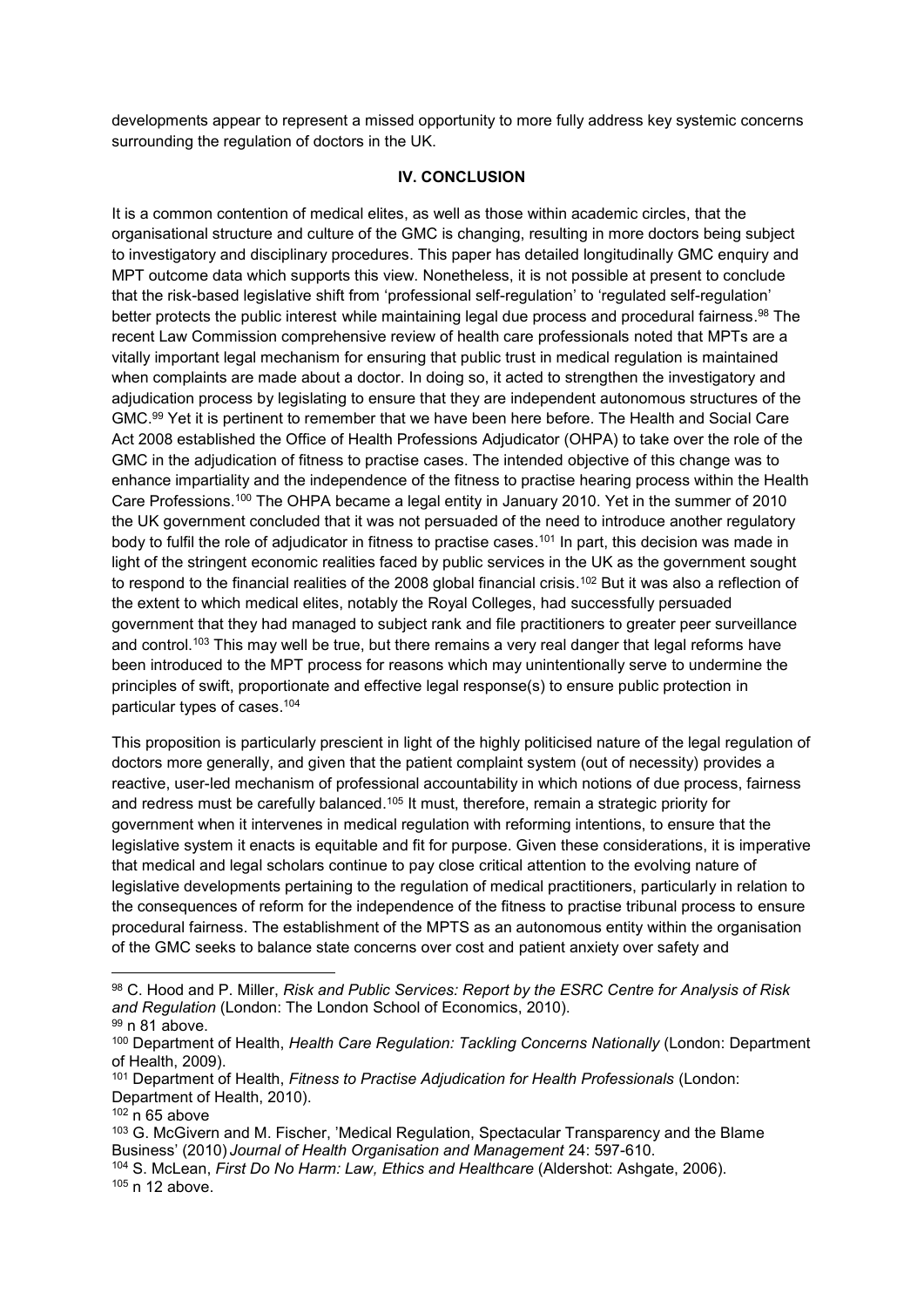accountability, with a legitimate professional concern for maintaining a necessary element of strong discretion within professional regulatory frameworks. Only time will tell if this is indeed a viable alternative to the creation of a separate legislative body undertaking case hearing and adjudication. Whatever happens next in the development of the GMC and how it responds to cases that raise concern about a doctor's fitness to practise, the shift towards risk-averse forms of professional accountability must not sacrifice due process in the name of political pragmatic exigency.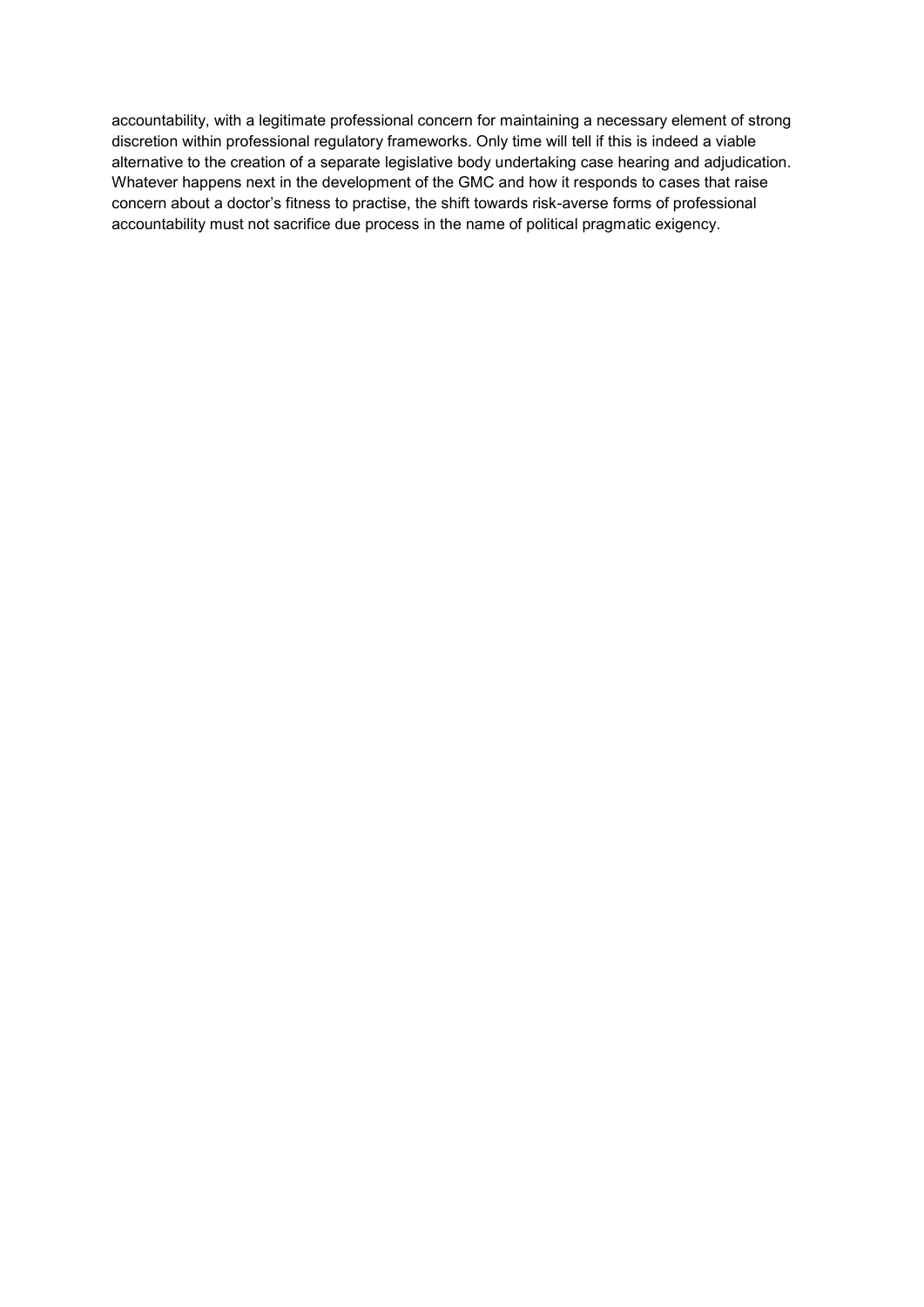# **List of Tables**

| Year | <b>Number of Enquiries</b> |
|------|----------------------------|
| 1995 | 1503                       |
| 1998 | 3066                       |
| 1999 | 3001                       |
| 2000 | 4470                       |
| 2001 | 4504                       |
| 2002 | 3937                       |
| 2003 | 3962                       |
| 2004 | 4005                       |
| 2005 | 4128                       |
| 2006 | 2788                       |
| 2007 | 4118                       |
| 2008 | 4166                       |
| 2009 | 5773                       |
| 2010 | 7153                       |
| 2011 | 8781                       |
| 2012 | 10347                      |
| 2013 | 9,866                      |
| 2014 | 9,624                      |

# *Table 1: Number of complaints received by the GMC (1999 – 2014)*

*Table 2: Breakdown of GMC Investigatory Action outcomes (2006 – 2014)*

| Year | Received | Concluded | Cases under<br>Investigation | $Action -$<br>Advice | Action -<br>Warning | Action-<br>Undertakings | Referred<br>to MPT |
|------|----------|-----------|------------------------------|----------------------|---------------------|-------------------------|--------------------|
|      |          |           |                              |                      | Issued              |                         |                    |
| 2006 | 2788     | 2442      | 346 (12%)                    | Not available        | 86                  | 44                      | 216                |
| 2007 | 4118     | 3722      | 396                          | Not available        | 159                 | 40                      | 196                |
| 2008 | 4166     | 3530      | 636                          | Not available        | 168                 | 109                     | 359                |
| 2009 | 5773     | 4015      | 1758                         | 428                  | 212                 | 95                      | 319                |
| 2010 | 7153     | 5087      | 2066                         | 458                  | 183                 | 102                     | 314                |
| 2011 | 8781     | 6451      | 2330                         | 736                  | 199                 | 148                     | 212                |
| 2012 | 10347    | 7639      | 2708                         | 844                  | 182                 | 143                     | 216                |
| 2013 | 9,866    | 7399      | 2467                         | 208                  | 152                 | 173                     | 258                |
| 2014 | 9,624    | 7180      | 2444 (25%)                   | 267                  | 110                 | 136                     | 218                |

*Table 3 Interim Orders Tribunal outcomes*

| Year | <b>Suspension</b> | <b>Conditions</b> |
|------|-------------------|-------------------|
| 2006 | 104               | Not available     |
| 2007 | 152               | Not available     |
| 2008 | 132               | Not available     |
| 2009 | 156               | Not available     |
| 2010 | 144               | 214               |
| 2011 | 158               | 236               |
| 2012 | 207               | 336               |
| 2013 | 125               | 375               |
| 2014 | 127               | 374               |